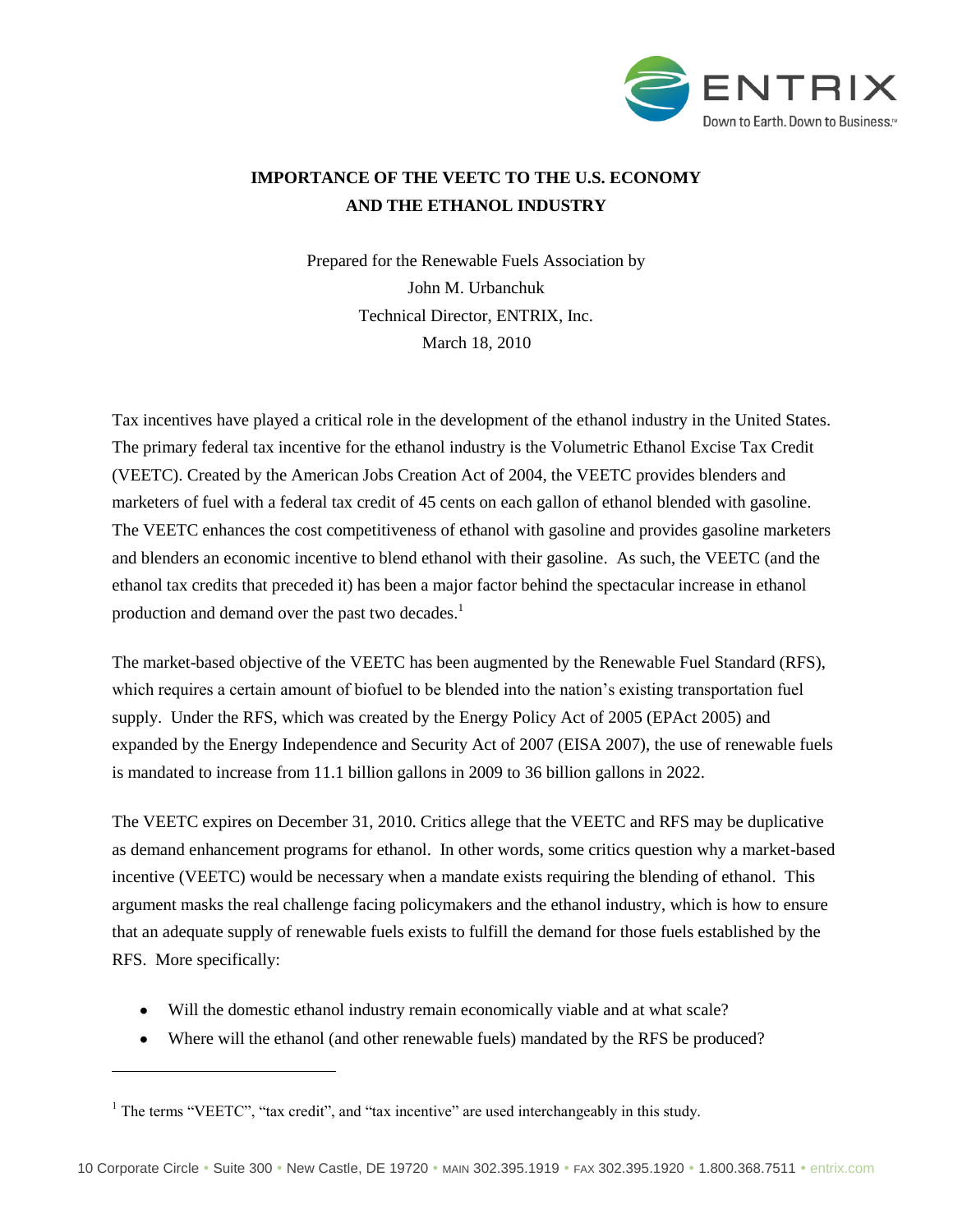Page 2 of 22



Will failure to extend VEETC result in the U.S. exporting the ethanol industry, along with the jobs and economic activity it supports?

The purpose of this study is to analyze the economic importance of the VEETC to U.S. economic growth and job creation, and to detail how VEETC is interrelated to other federal programs designed to promote the use and production of renewable fuels in the United States.

# **Overview of Federal Incentives for Ethanol**

The federal ethanol program has been developed and expanded by Congress with three central objectives in mind: energy security, environmental quality, and domestic economic development. The program combines a blending mandate with federal tax incentives designed to encourage the nation"s use and production of ethanol and other biofuels. By expanding the domestic use and production of biofuels, the U.S. will reduce harmful emissions and become less dependent on foreign oil, while at the same time expand the economy and create American jobs from the development of new, low-carbon energy sources. Through the U.S. ethanol program, Congress continues to recognize that:

- Ethanol and other renewable fuels improve our energy security by expanding the supply of domestically produced energy that displaces the need for imports of crude oil and refined products from foreign suppliers.
- Ethanol is a major component of environmental regulations designed to improve and maintain air quality.
- The domestic ethanol and renewable fuels industry provides a steadily growing market  $\bullet$ for domestically produced agricultural products and is a major engine for economic growth in largely rural communities where the production facilities are located and operate. The ethanol industry provides direct jobs and supports the creation of other new jobs in all areas of the economy that benefit from construction and operation of the ethanol industry. In addition to jobs, the industry generates additional income for households and families in local communities and additional tax revenue for government at all levels.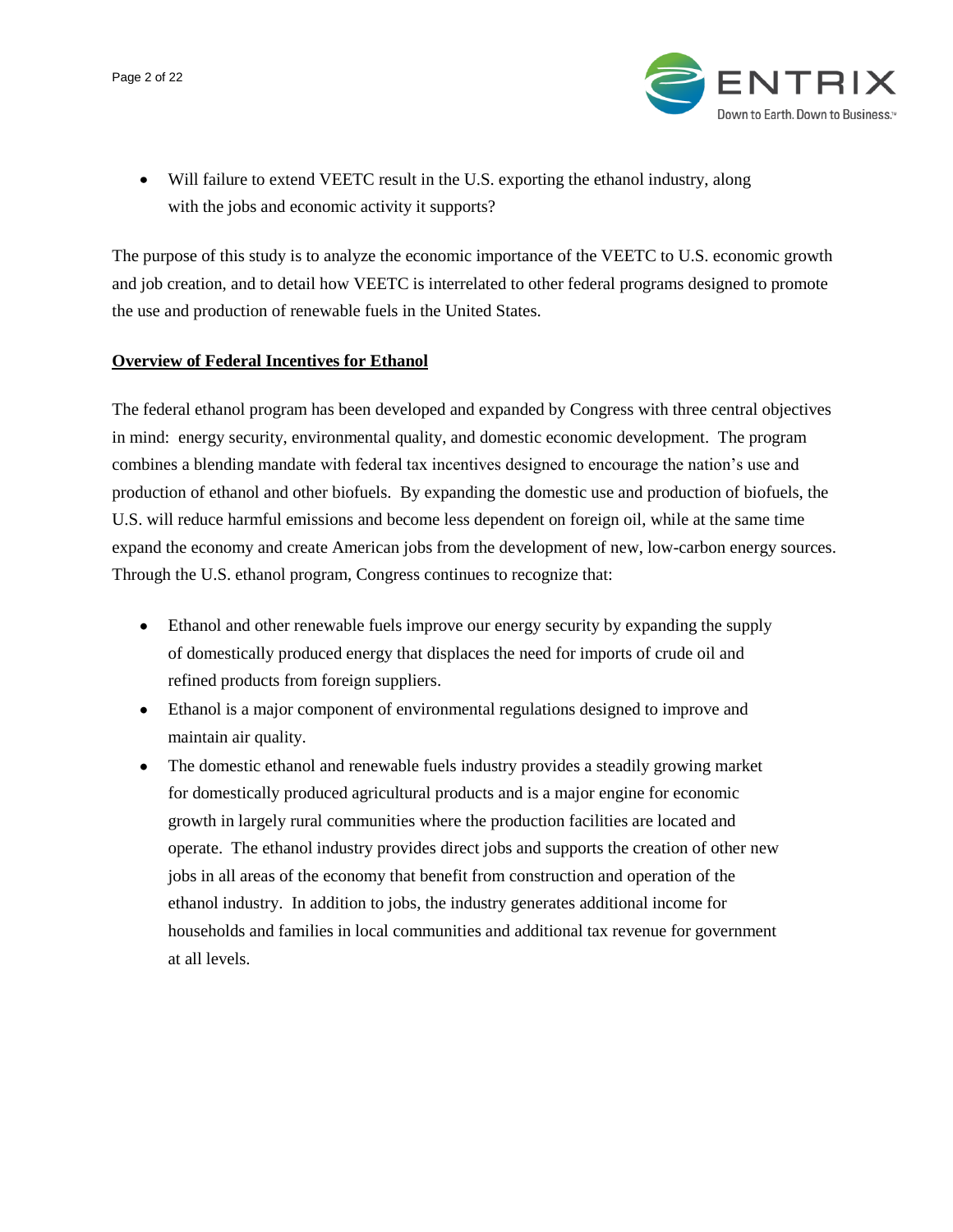

The major components of the federal ethanol program include:

#### *Tax Incentives*

The first federal tax incentive for ethanol was the partial exemption for ethanol from federal excise taxes on motor fuel enacted as part of the Energy Tax Act of 1978. The partial exemption was set at 4 cents per gallon for motor fuels that contained at least 10 percent ethanol (or 40 cents per gallon for every gallon of ethanol). The tax exemption was increased to 60 cents per gallon in 1984. The Omnibus Budget Reconciliation Act of 1990 reduced the rate of exemption to 54 cents per gallon. This level was maintained until it was reduced by the 1998 Transportation Equity Act for the  $21<sup>st</sup>$  Century. This legislation reduced the exemption to 53 cents per gallon for 2001 and 2002, 52 cents per gallon for 2003 and 2004, and 51 cents per gallon through September 20, 2007. The American Jobs Creation Act of 2004 changed the partial excise tax exemption to an excise tax credit (the Volumetric Ethanol Excise Tax Credit, or VEETC) and extended it through December 31, 2010. The 2008 Farm Bill reduced the VEETC from 51 cents to 45 cents per gallon.

In addition to the VEETC, current law provides for a Small Ethanol Producer Tax Credit (SEPTC). Producers with capacity of no more than 60 million gallons can claim a credit against the producer's income tax liability of 10 cents per gallon of ethanol on the first 15 million gallons of ethanol produced in a tax year. This incentive also expires December 31, 2010. (Reference 26 U.S. Code 40).

Finally, in an effort to facilitate and encourage the growth of second generation biofuels that expand the basket of available feedstocks for biofuel production, such as perennial grasses, crop residues, forestry products, and waste, Congress also established the Cellulosic Biofuel Producer Tax Credit (CBPTC). The CBPTC, which was created under the 2008 Farm Bill, provides producers of ethanol from cellulosic feedstocks with an income tax credit of up to \$1.01 for each gallon of cellulosic ethanol it produces. This credit includes, and must be reduced by, the amount of the VEETC and the SEPTC. The CBPTC expires December 31, 2012.

#### *Tariff on Imported Ethanol*

In connection with VEETC, a 2.5 percent ad valorem tax and a tariff of 54 cents per gallon is imposed on imports of ethanol from all countries except Caribbean Basin Initiative (CBI) countries. The tariff was originally established by Congress to offset the expected tax benefits received by foreign ethanol producers under VEETC. Because the VEETC is claimed by the purchaser of ethanol and does not distinguish between imported or domestically produced ethanol, without the tariff American tax dollars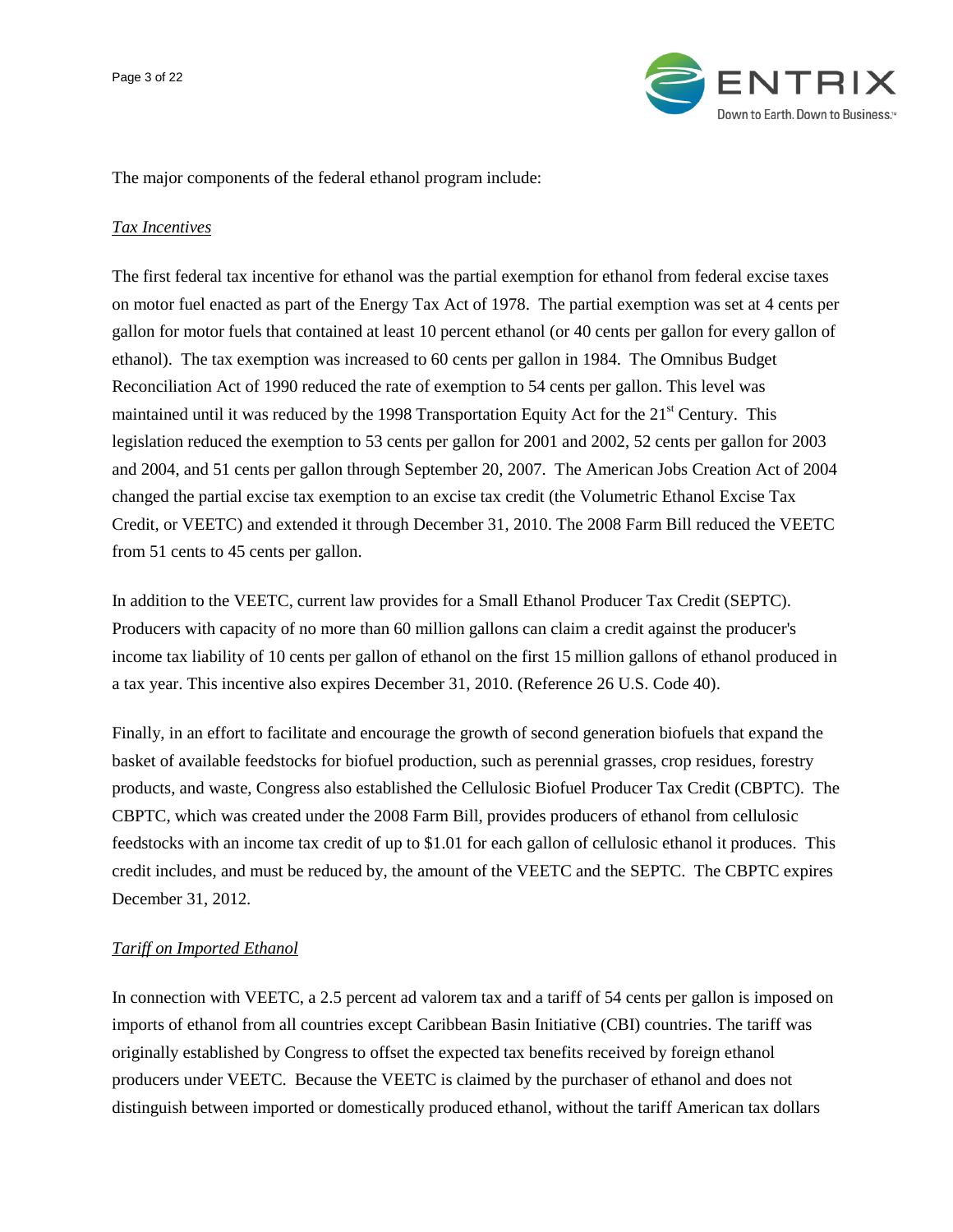

would go to support foreign ethanol producers in such countries as Brazil that already provide ample support for their industry.

Under the CBI program, CBI countries may export ethanol to the U.S. duty free provided that the ethanol is produced from a local feedstock or value is added via processing. The CBI exemption is limited to 7 percent of U.S. consumption. Prior to 2006, U.S. imports of ethanol from all countries were generally less than 200 million gallons (USITC). Ethanol imports from all countries totaled 578 million gallons in 2008 (6.1 percent of consumption) as record high oil prices and high domestic ethanol prices made imports attractive even with the tariff. As a consequence of the current lower ethanol prices, imports have fallen and are on track to total about 300 million gallons in 2009.

## *Renewable Fuel Standard*

EPAct 2005 created a Renewable Fuel Standard (RFS) which required that 7.5 billion gallons of renewable fuels be blended with gasoline by 2012. The RFS was expanded under EISA 2007 to require that 36 billion gallons of renewable fuels be used in the nation"s motor fuel supply by 2022. EISA caps the use of conventional ethanol produced from corn starch at 15 billion gallons in 2015 and requires the remaining 21 billion gallons to be produced from advanced biofuels including at least 16 billion gallons from cellulosic feedstocks. By way of comparison, an estimated 10.6 billion gallons of ethanol were produced and used in 2009, up from 9.2 billion in 2008 (EIA Petroleum Supply Monthly).

#### *Environmental Standards*

The Clean Air Act Amendments of 1990 ("CAA90") mandated increased oxygen content for gasoline to meet ozone and carbon monoxide (CO) standards. In order to meet these requirements, gasoline refiners and blenders had to add an oxygenate to motor gasoline to allow it to burn cleaner and to reduce ozone forming compounds and CO emissions. CAA90 required metropolitan areas not in compliance with CO and ozone standards to use gasoline containing an oxygenate. The CAA90 created a wintertime oxygenate ("oxy-fuel") program and a Reformulated Gasoline Program (RFG) that, at its peak, covered more than 35 percent of all the motor gasoline used in the United States. EPAct 2005 removed the requirement To add an oxygenate to RFG but did not change the requirement to meet and maintain the ozone and CO emission standards of the CAA90.

The two predominate oxygenates used to meet both oxy-fuel and RFG requirements were MTBE (methyl tertiary butyl ether) and ethanol. MTBE is an ether made from methanol produced from natural gas and was the most widely used oxygenate until it was voluntarily removed from the nation's motor fuel supply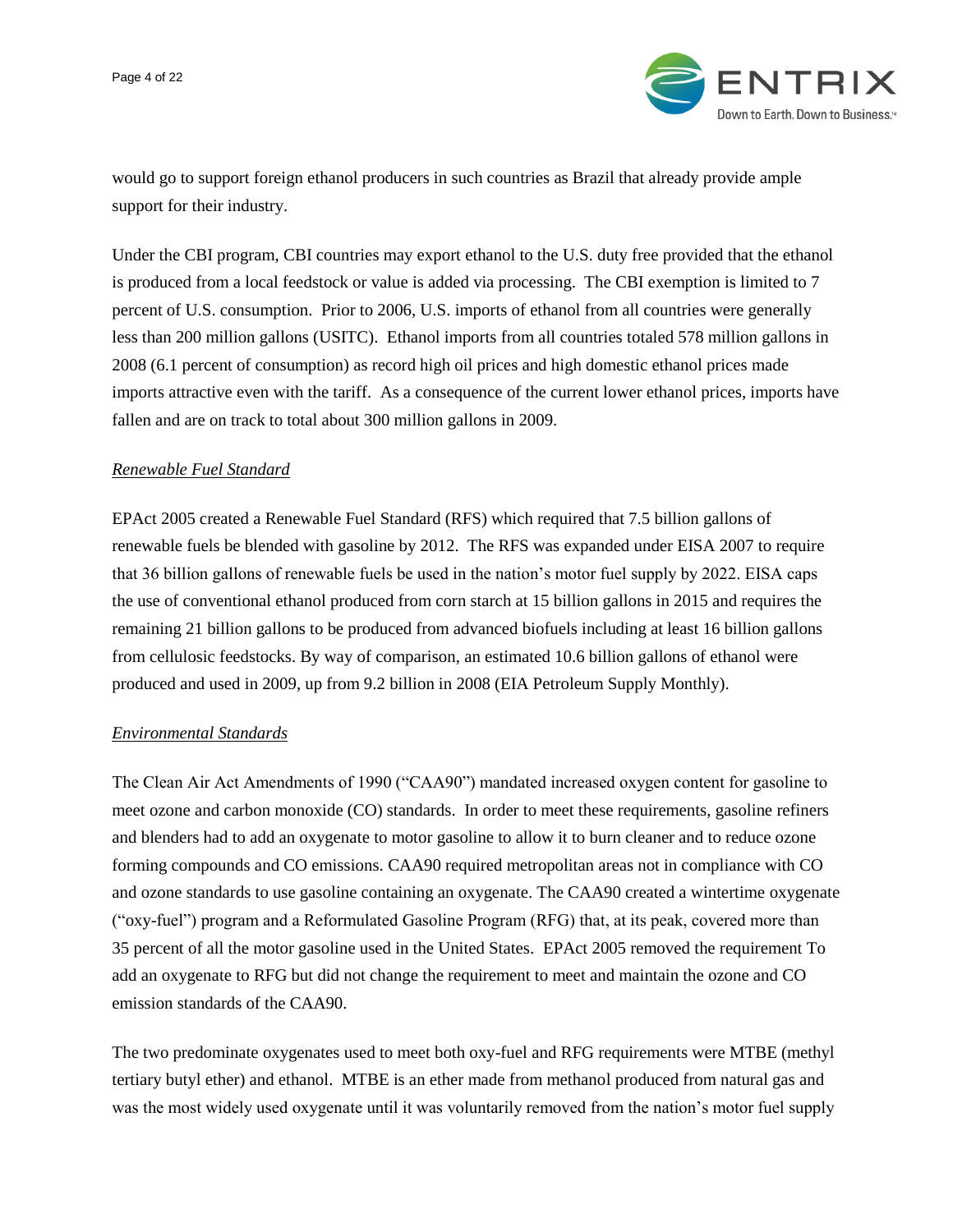$\overline{a}$ 



by the major gasoline marketers in 2006 due to environmental and financial liability concerns. This provided a significant boost to ethanol demand.

## **Interaction of the Different Components of the U.S. Ethanol Program**

As noted above, the U.S. ethanol program was designed with three objectives in mind: energy security, environmental quality, and domestic economic development. Each of the existing ethanol program components described above work together and individually to help achieve one or more of the objectives of the program.

## *Why the VEETC is Necessary with an Existing Blending Mandate*

Some critics of the U.S. ethanol program argue that an excise tax credit for ethanol is unnecessary when a mandate requiring refiners to blend ethanol into the domestic fuel supply already exists. However, a more detailed evaluation of the program and the underlying goals sought by Congress reveals that the VEETC and RFS are interdependent and complementary programs.

Through the RFS blending mandate, current law requires that an increasing portion of our nation"s fuel supply is blended with ethanol. As expanded by Congress under EISA 2007, the volume of ethanol required to be blended will gradually increase from 10.5 billion gallons in 2009 to 31 billion gallons in  $2022<sup>2</sup>$  By mandating the blending of ethanol, the government is able to ensure the consumption of ethanol in the United States, and thereby achieve the environmental quality and greenhouse gas reduction objectives it originally sought by promoting a low-carbon alternative to petroleum based fuel. However, with the RFS alone, there is no way to ensure that the additional goals of energy security and domestic economic development are met.

Under the provisions of the RFS, there is no requirement that mandated volumes be satisfied with *domestic* ethanol supply. On the contrary, the RFS could be satisfied partly, primarily, or entirely with imported ethanol. And as a result, the United States would simply substitute one type of imported fuel for another. Thus, the trend of high trade deficits driven by increasing expenditures for imported energy would continue.

<sup>&</sup>lt;sup>2</sup> Under EISA the 2022 renewable fuel mandate consists of 15 billion gallons of conventional ethanol, 16 billion gallons of cellulosic ethanol, and 4 billion gallons of undifferentiated biofuel and one billion gallons of biomass biodiesel.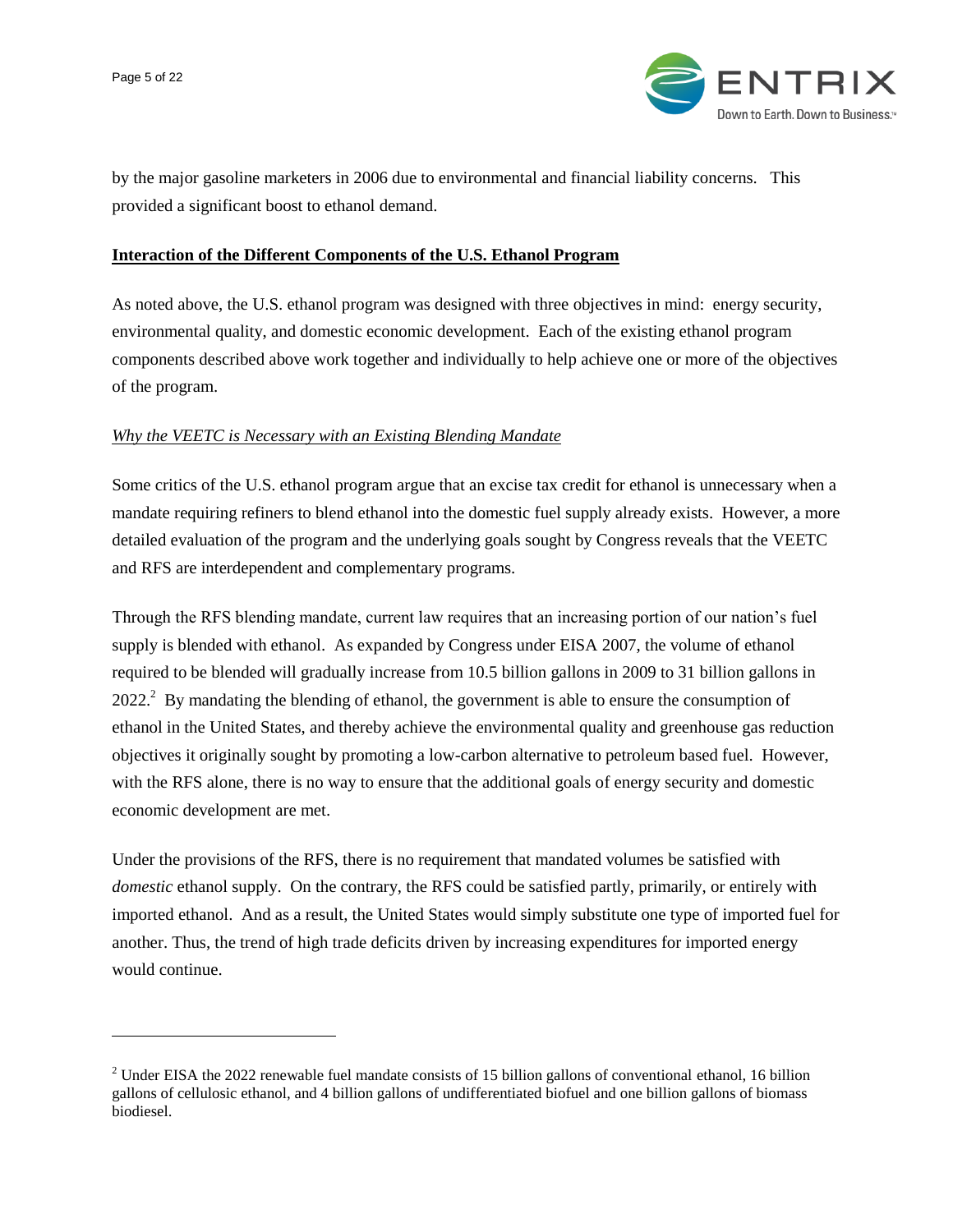Page 6 of 22



However, to ensure that the nation also meets the goals of energy security and domestic economic development, the RFS is combined with a market-based tax incentive that assures that U.S. ethanol remains cost competitive for sustained periods despite wide and often rapid price fluctuations in global petroleum prices. By providing a 45 cent credit on each gallon blended, the tax credit provides a safety net to ethanol producers and blenders against wide fluctuations in oil prices and thereby assures ethanol producers and investors that their product will remain cost competitive over sustained periods of time. In this way, VEETC works with the RFS to provide a *demand floor* for renewable fuels. That is, the VEETC helps encourage discretionary blending above and beyond RFS levels in times of high crude oil and gasoline prices. As an example, the 2007 requirement for ethanol blending under RFS1 was 4.7 billion gallons. However, as a result of the VEETC working in concert with the RFS during a period of rising oil prices, 6.49 billion gallons of ethanol were consumed. In the absence of the VEETC, the RFS is an absolute *demand ceiling* that, as discussed later, may not be attainable with domestically produced biofuels. By encouraging and incentivizing production of ethanol in the United States, VEETC"s marketbased structure ensures that the RFS volume requirements will be filled overwhelmingly with homegrown supply. Absent a market-based incentive, it is highly likely that imports would be used to satisfy the RFS' growing biofuel volume expectations.

Over the five year period of 2004 to 2008, U.S. imports averaged 452 million gallons or 7.7 percent of domestic consumption. Brazil – the world"s second-largest ethanol producer – has been the leading exporter to the United States, either directly to U.S. ports or indirectly through the CBI countries. As U.S. production increased in 2009, imports for the first 10 months of 2009 totaled only 245 million gallons, or 2.8 percent of domestic use. Moreover, virtually no ethanol was imported directly from Brazil during 2009. The reasons for this can be attributed to relatively low U.S. ethanol prices compared to Brazilian prices (e.g., average ethanol prices FOB Sao Paulo, Brazil, in December 2009 were \$2.55 per gallon compared to \$1.93 per gallon FOB Iowa plants).

As discussed below, elimination of the tax credit would greatly reduce U.S. ethanol market prices, deteriorate industry profitability and significantly reduce domestic ethanol production. Removing the tariff would enable foreign producers, such as Brazil, to export directly to the U.S. competitively without having to transship through the CBI countries to avoid the tariff. The combination of removing both the tax credit and tariff would increase export demand for Brazilian ethanol, which would raise domestic ethanol prices in Brazil and stimulate production (Elobeid and Tokgoz 2008). Further, in an examination of a renewable fuel mandate, tax credit and import tariff, de Gorter and Just conclude ethanol exporters (such as Brazil) benefit from and prefer elimination of both the tax credit and tariff when a mandate is binding (de Gorter and Just 2008).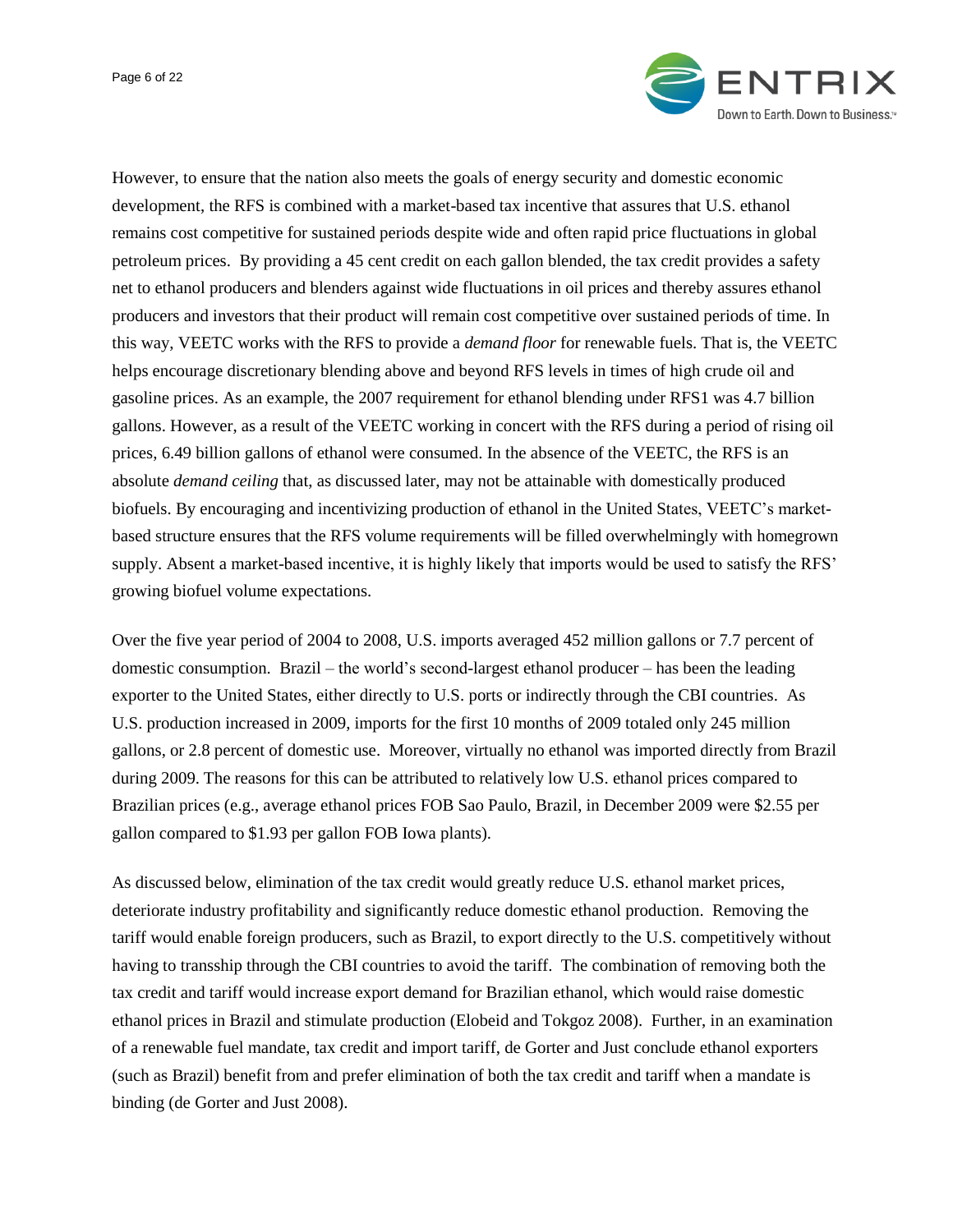

#### *How Does the VEETC Benefit Second Generation Biofuel Producers?*

Some organizations are critical of any effort to expand or continue tax incentives directed to the traditional, corn-based ethanol industry. According to these critics, any tax incentives that currently benefit the corn-based ethanol industry should be redirected and targeted to assist the growth and expansion of the second generation ethanol industry, which is expected to represent approximately 60 percent of all ethanol produced in the United States by 2022. However, any effort to characterize the VEETC as a tax incentive directed to the corn-based ethanol industry only fails to recognize the true intent and benefits of this market-based incentive.

Under the VEETC, *all* ethanol is eligible for receiving the 45 cents per gallon excise tax credit, regardless of the feedstock used in the production process (corn, sugar cane, cellulosic or otherwise) or whether the ethanol was produced domestically or imported from a foreign country. By providing marketers and refiners with 45 cents credit for each gallon of ethanol blended into the fuel supply, the tax credit is immediately incorporated into the market price for motor fuel, and serves to make ethanol cost competitive on a sustained basis with petroleum-based fuel. As a result, ethanol blenders are provided an economic incentive to blend and consumers are provided an economic incentive to purchase ethanol given the sustained price differential between ethanol and its petroleum-based alternative.

As indicated earlier, the Cellulosic Biofuel Producer Tax Credit (CBPTC) provides producers of ethanol from cellulosic feedstocks with an income tax credit of up to \$1.01 for each gallon of cellulosic ethanol it produces. Since this is an income tax credit, it provides a benefit only to producers who have a tax liability. Most new second generation ethanol producers will likely find this credit of limited use initially because they are unlikely to have significant tax liability, thereby reinforcing the importance of the VEETC. Further, the CBPTC expires December 31, 2012. Failure of the Congress to reauthorize the VEETC will send a negative signal to the investment community and increase the risk of this new technology to lenders.

The tax credit is an ethanol demand enhancement that theoretically raises the market price by the full amount of the credit if oil prices are not affected by increased ethanol production (de Gorter and Just 2008). As such, the tax credit establishes a floor for ethanol prices, not a ceiling. This floor provides an important risk mitigation factor, or safety net, for potential investors needed to provide the capital for the development of new technologies.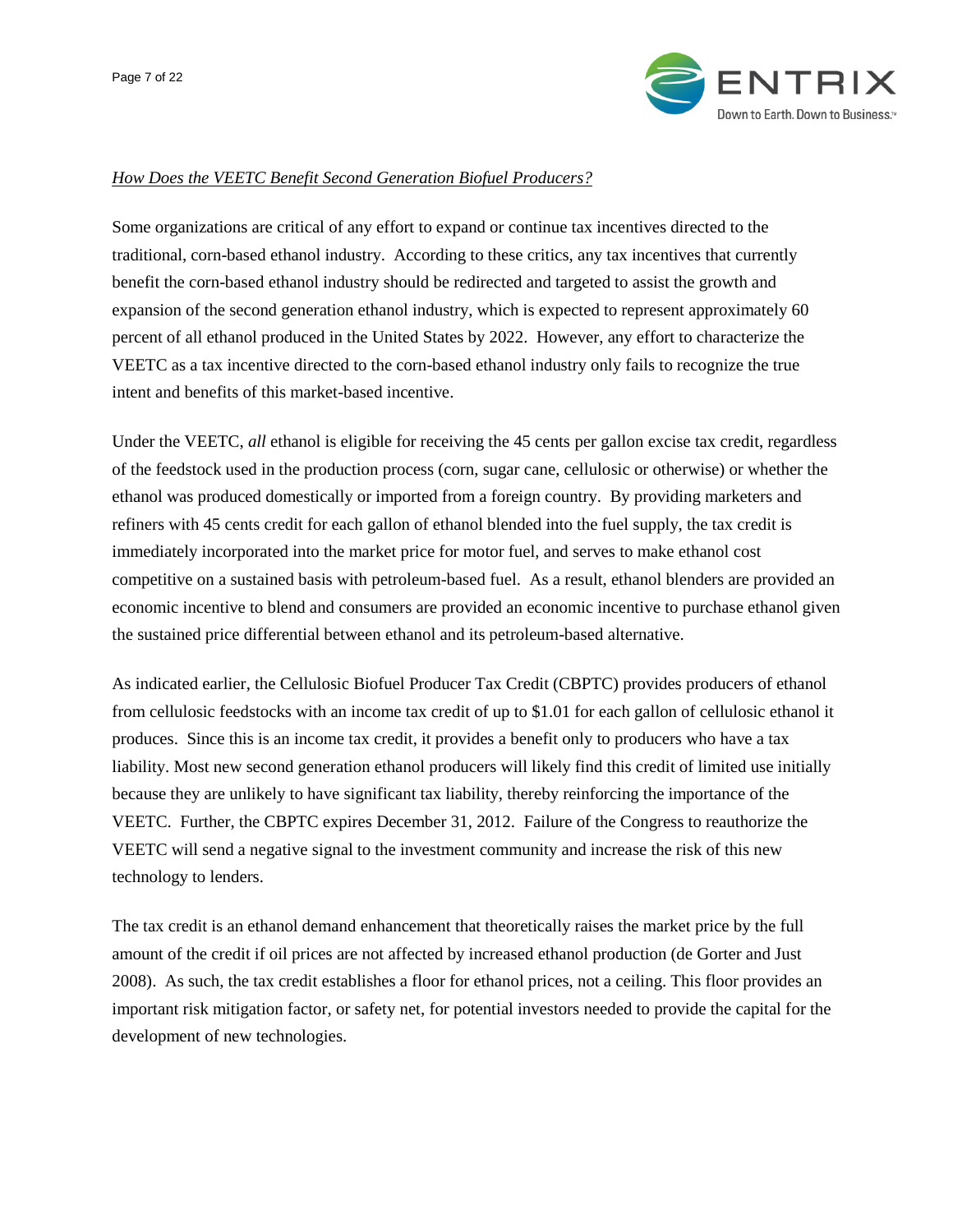Page 8 of 22

 $\overline{a}$ 



# **Economic Importance of the VEETC**

In the past, ethanol has not been cost competitive with gasoline as a fuel. As shown in Figure 1, Midwest wholesale ethanol prices (FOB Omaha), on average, have been 43.6 cents per gallon higher than wholesale (rack) gasoline prices over the past 20 years. The only time recently that ethanol prices were lower than gasoline prices for a sustained period was during the 2008 commodity price bubble and run up in oil prices.

Since ethanol is sold as an additive to motor gasoline, its price historically has been determined more by oil and gasoline market conditions than by ethanol market conditions (e.g. supply versus demand). This proposition is documented by an econometric analysis of ethanol prices using annual data for the 1990 to 2009 period. This analysis indicates that ethanol prices increased 6.3 percent for every 10 percent increase in crude oil prices, but declined only 1.5 percent for every 10 percent increase in ethanol production.<sup>3</sup> Consequently, ethanol producers have been price takers with their revenue determined largely by developments in the oil and gasoline markets.



# Figure 1 Midwest Ethanol and Gasoline Prices

*Sources. Nebraska Ethanol Board; Nebraska Energy Office*

<sup>&</sup>lt;sup>3</sup> Ordinary least squares regression on annual data from 2003 to 2009 using the MODLER Statistical Information and Modeling System. The equation is detailed in Appendix I.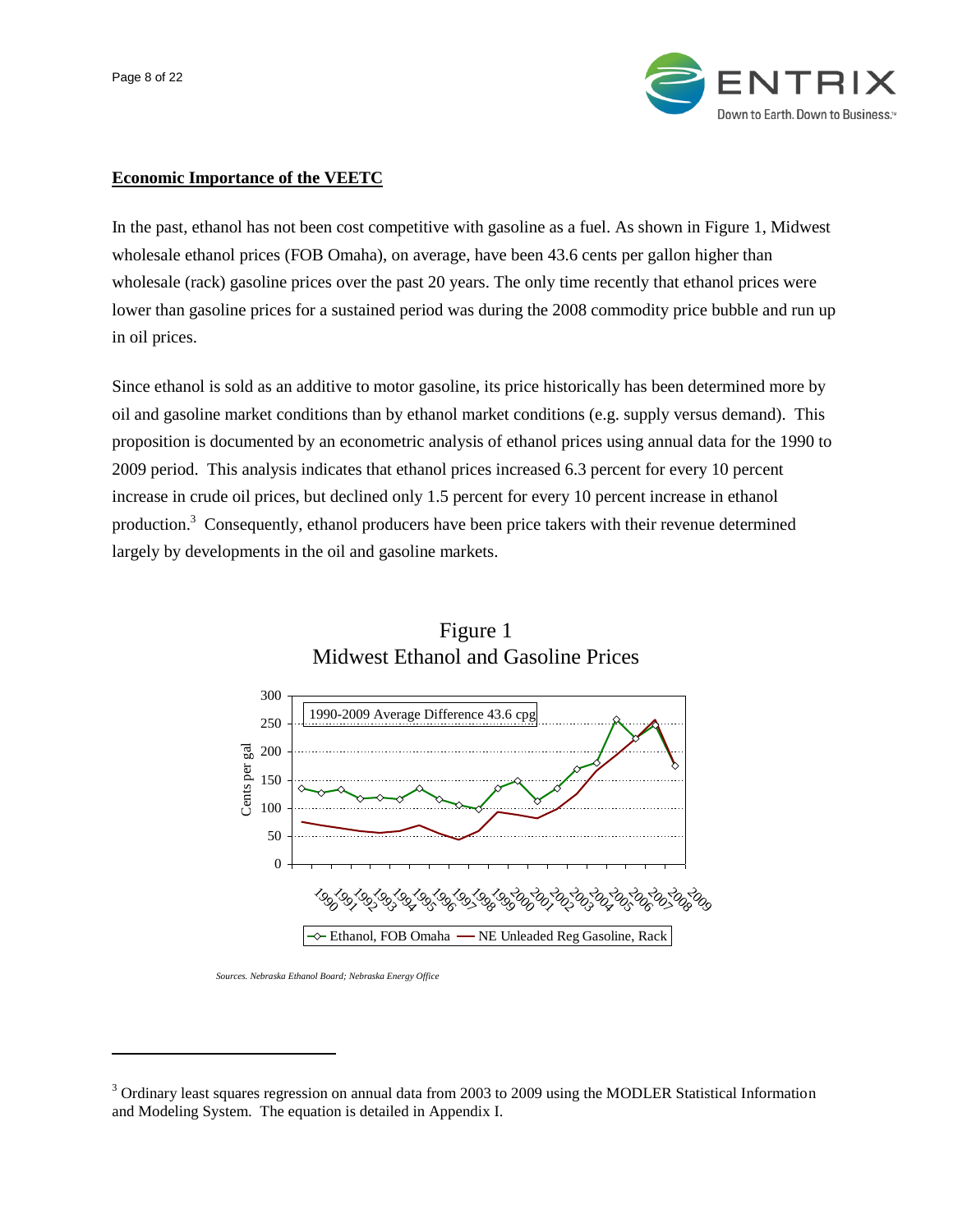Page 9 of 22

 $\overline{a}$ 



Price movements over the past two years suggest that this historical relationship is changing as renewable fuel use expands to meet the RFS mandate and ethanol becomes a larger component of the nation"s motor fuel supply.<sup>4</sup> As pointed out in a recent study, "Ethanol rack prices were lower than conventional gasoline rack prices before establishment of the EISA in December 2007". (Kim, Schaible and Daberkow, 2010). The authors further point out that ethanol prices were higher than gasoline during the prime oxygenate months of October 2008 through April 2009, and that the relationship between ethanol and gasoline prices in the future will depend on the evolving relationship between the two products. That is, the blending requirement provided by the RFS now makes ethanol and gasoline substitute goods both in production and consumption. Consequently, the prices of the two products are more likely to vary in response to changes in total fuel supply.

Ethanol has emerged as the second largest component of corn utilization, accounting for 30 percent of total corn use on a gross basis in the 2008/09 marketing year. The growing importance of ethanol as a component of the fuel supply has worked to establish a relationship between oil and corn prices. When combined with concerns over the "blend wall" that may restrict the growth of ethanol use, these factors have strengthened the inter-relationship among ethanol, corn, and gasoline prices over the past two years.<sup>5</sup>

The VEETC is a tax credit claimed by the person who buys ethanol for blending with gasoline. As such, the credit supports demand by reducing the effective cost of ethanol to the purchaser, allowing him to purchase ethanol at an effective price below that charged by the producer. The ultimate amount by which the market price of ethanol will fall if the tax credit is removed depends on the demand and supply elasticities for ethanol. The demand for fuel (gasoline and ethanol) in the U.S. is relatively inelastic (de Gorter and Just 2009) and has become considerably more inelastic than has been the case in previous decades indicating that consumers are less responsive to gasoline price increases than has been the case in the past. (Hughes 2008). The price elasticity of demand for ethanol also is relatively inelastic. Recent estimates put the price elasticity of demand for gasoline between -0.034 and -0.34 and for ethanol in the U.S. at between -0.37 and -0.43 (Elobeid and Tokgoz 2008). The interpretation of this is that, everything

<sup>&</sup>lt;sup>4</sup> The 7.8 billion gallons of ethanol produced in the U.S. in the first 10 months of 2009 were 7.8 percent of total gasoline demand over the same period. If the RFS mandate is met, by 2022 renewable fuels will account for about 30 percent of motor fuel supply.

 $<sup>5</sup>$  The "blend wall" refers to the potential maximum amount of ethanol that can be blended with gasoline under</sup> existing EPA regulations. Current EPA regulations limit ethanol to a 10 percent blend for standard vehicles. If U.S. gasoline use totals 130 billion gallons as projected by EIA for 2012 in the 2010 Annual Energy Outlook, the maximum market for ethanol would be 13 billion gallons. The 2012 RFS requirement for conventional biofuel (corn starch ethanol) is 13.2 billion gallons. RFA estimates current operable capacity of 13.1 billion gallons within an additional 1.5 billion gallons under construction. Of the operable capacity, 1.2 billion gallons of capacity idled. The industry has petitioned EPA to allow higher blends of ethanol and a decision is expected by mid-2010.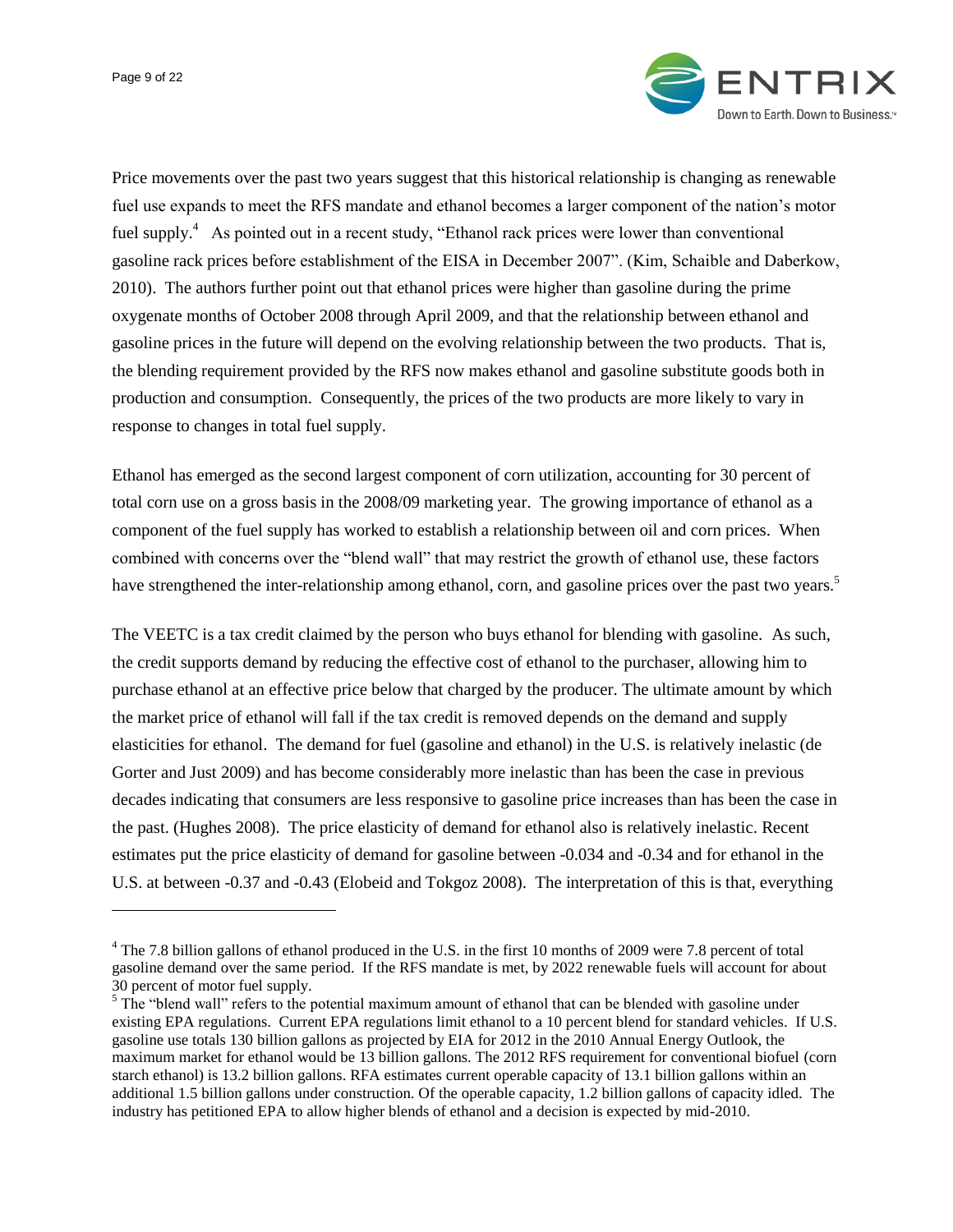Page 10 of 22

 $\overline{a}$ 



else held constant, in the short run a 10 percent decline in ethanol price would result in a 4.3 percent increase in demand.

Estimates of the elasticity of supply for ethanol vary more widely and range from 0.37 to 0.75 (Rask, 1988), 0.65 (Elobeid and Tokgoz), and 1.0 to 4.0 (Holland, Knittel and Hughes, 2009). For purposes of this study we averaged the available supply elasticities to arrive at an ethanol supply elasticity of 1.375 meaning that a 10 percent decline in ethanol prices would prompt a 13.8 percent decline in production. In other words, ethanol supply is more elastic than demand and production can be expected to adjust more than demand for a given price change. The decline in ethanol production stemming from the initial fall in ethanol market prices from elimination of the tax credit would, in turn, raise ethanol prices thereby offsetting the full reduction of the tax credit so that the total impact on ethanol prices would be slightly smaller than the full amount of the tax credit.

The potential impact of removing the tax credit on ethanol market prices is illustrated in Table 1. It has been demonstrated (see Figure 1) that VEETC has become embedded in the market price of ethanol, raising the market price of ethanol by as much as the full amount of the credit (de Gorter and Just, 2008). Therefore, for the sake of simplicity, we assume that the initial market price of ethanol declines by as much as the tax credit when VEETC is removed and we apply the elasticities cited above to 2009 data. The average price of ethanol, FOB Iowa plants in 2009 was 164 cents per gallon.<sup>6</sup> Removing the 45 cents per gallon VEETC would reduce the price to producers by 27.4 percent. While this reduction would increase ethanol demand by nearly 12 percent, the lower price would induce producers to cut supply by nearly 38 percent. This reduction in supply would, in turn, raise ethanol prices 4.9 percent so that the net change in ethanol prices from removal of the tax credit would be 37 cents or 22.5 percent.

 $6$  Average of weekly ethanol prices from USDA Livestock & Grain Market News. National Weekly Ethanol Summary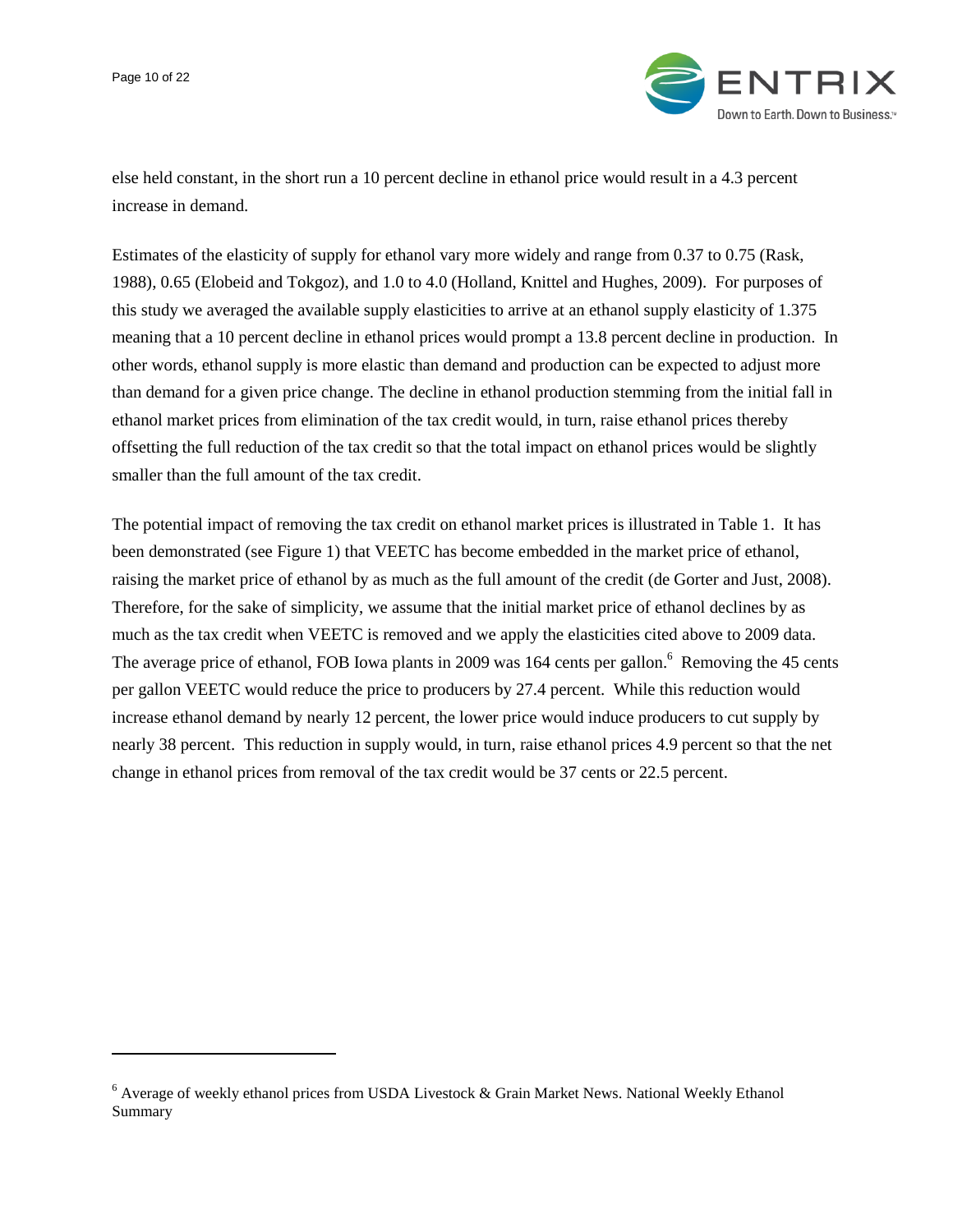| Table 1                                                    |
|------------------------------------------------------------|
| <b>Impact on Ethanol prices of Removing the VEETC 2009</b> |

| Base Ethanol Price (FOB Iowa Plant, cts/gal) | 164.0     |
|----------------------------------------------|-----------|
| Value of VEETC (cts/gal)                     | $-45.0$   |
| Net Ethanol Price (cts/gal)                  | 119.0     |
| Percent Change                               | $-27.4%$  |
|                                              |           |
| <b>Ethanol Demand Elasticity</b>             | $-0.43$   |
| Potential Change in Ethanol Demand           | 11.8%     |
| <b>Ethanol Supply Elasticity</b>             | 1.375     |
| Potential Change in Ethanol Production       | $-37.7%$  |
| Price Elasticity of Ethanol Supply           | $-0.1298$ |
| Increase in Price from Reduced Production    | 4.9%      |
| Net Change in Ethanol Price                  | $-22.5%$  |
| Ethanol Price after VEETC Removal (cts/gal)  | 127.0     |

This result is generally consistent with analysis conducted by FAPRI at the University of Missouri-Columbia (Kruse, Westoff, Meyer & Thompson, 2007). This analysis examined the potential economic impact of not extending the ethanol tax credit using a baseline projection for the 2006 to 2016 period. FAPRI economists found that elimination of the ethanol tax credit (then 51 cents per gallon) would cause wholesale price of ethanol to fall 17.8 percent.

If the VEETC is eliminated, the immediate impact on the industry is expected to be severe. A significant amount of capacity would likely go offline quickly. Some of that capacity may come back online as prices rebounded to an equilibrium point, but most of the lost production would not come back. For example, as indicated earlier, an estimated 1.2 billion gallons of ethanol capacity already has been idled largely as a consequence of the adverse economic environment of the last two years. Failure to extend the VEETC would significantly increase the possibility that currently idled capacity would not be brought back on line, thereby resulting in additional loss for the economy.

# **Economic Impact of Removing the VEETC**

*Eliminating the VEETC would result in lost jobs, lower GDP and household income, and reduced tax revenue at all levels*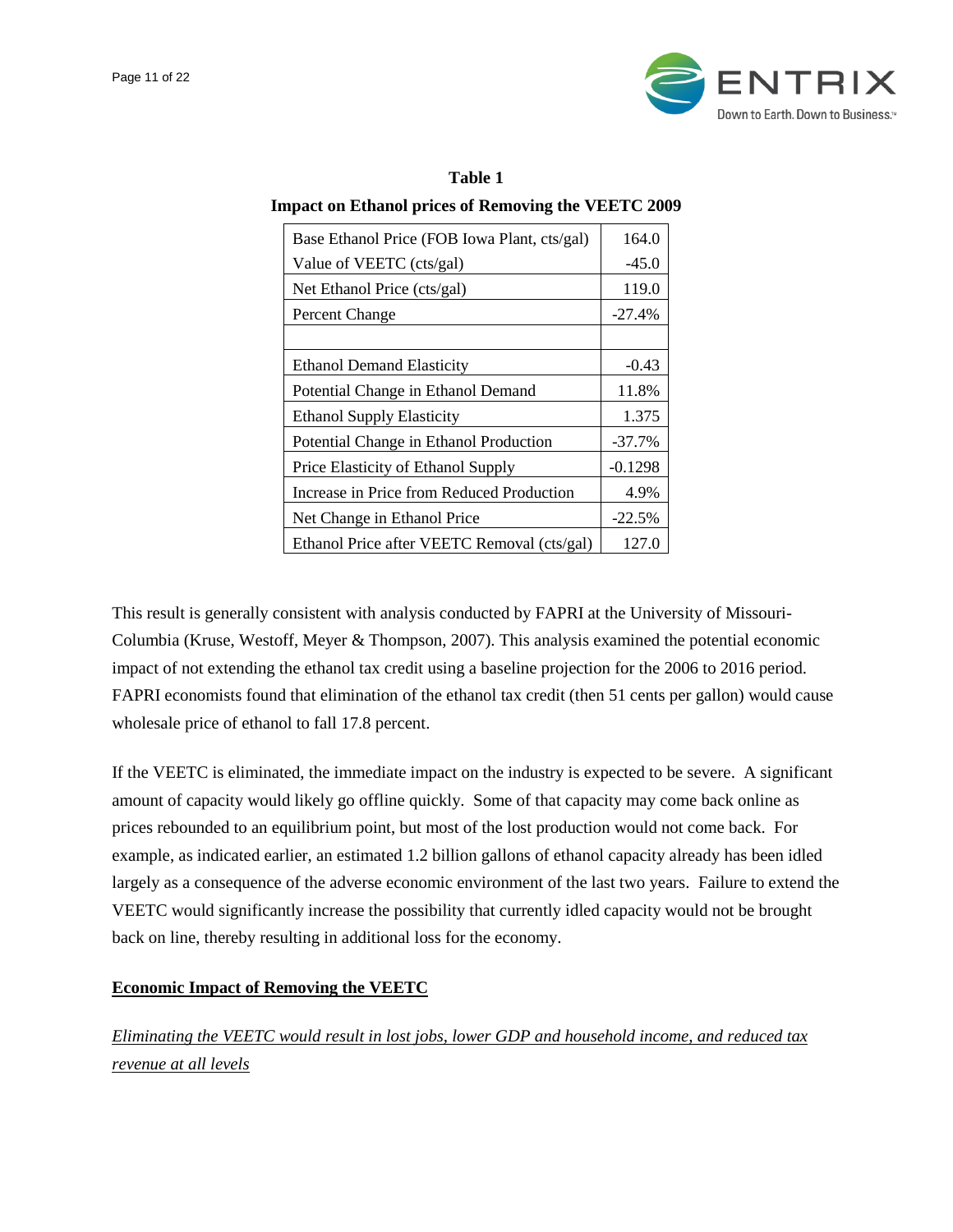$\overline{a}$ 



The ethanol industry is an integral part of a manufacturing sector that makes a significant contribution to the American economy and adds substantial value to agricultural commodities produced by American farmers. Expenditures by the ethanol industry for feedstocks (grain) and other raw materials, other goods, and services represent the purchase of output of other industries. The spending for these purchases circulate through the local and national economy generating additional value-added output, jobs in all sectors of the economy, household income, and tax revenue for government at all levels.

As indicated in Table 1, removal of the VEETC is likely to result in a reduction of as much as 37.7 percent in U.S. ethanol production. Using an estimated operating capacity base of 13.1 billion gallons and production of 10.6 billion gallons for 2009 this would represent a loss of exactly 4 billion gallons, or the equivalent of the annual production from more than 60 average-sized ethanol plants.<sup>7</sup>. This means that the ethanol industry would spend \$6.6 billion less on purchases of grain and other raw materials, good and services needed to produce four billion gallons of ethanol on an annual basis.<sup>8</sup>

The loss to the economy of a 4 billion gallon reduction in ethanol production can be estimated by applying the appropriate final demand multipliers for value added output, earnings, and employment for the relevant supplying industry calculated by the U.S. Bureau of Economic Analysis (BEA) to the reduction in industry expenditures described above.<sup>9</sup> This analysis indicates that removal of the VEETC would:

- Reduce aggregate GDP by \$16.9 billion (2009 dollars).
- Result in the loss of more than 112,000 jobs in all sectors of the economy. These jobs include those directly involved in ethanol production as well as all other jobs supported by the impact of the dollars spent by ethanol producers as they circulate throughout all sectors of the economy.
- Reduce household income by \$4.2 billion (2009 dollars)  $\bullet$
- Cut State and local tax revenue by \$2.7 billion and Federal tax revenue by \$2.4 billion.

<sup>&</sup>lt;sup>7</sup> According to RFA, 201 currently operable ethanol plants have a total capacity of 13.14 billion gallons, for an average plant capacity of 65 million gallons.

<sup>&</sup>lt;sup>8</sup> The \$6.6 billion expenditure on goods and services is at 2009 prices. More than half of this is accounted for by purchases of corn. In the short run (e.g. first year), the loss would be reduced because the corn would already have been produced. However, reduced demand for corn of 1.4 billion bushels would reduce corn prices and presumably lower production in subsequent years resulting in an economic loss from lower corn output.

<sup>&</sup>lt;sup>9</sup> The multipliers used in this analysis are the detailed industry RIMS II multipliers for the United States estimated by the Bureau of Economic Analysis, U.S. Department of Commerce.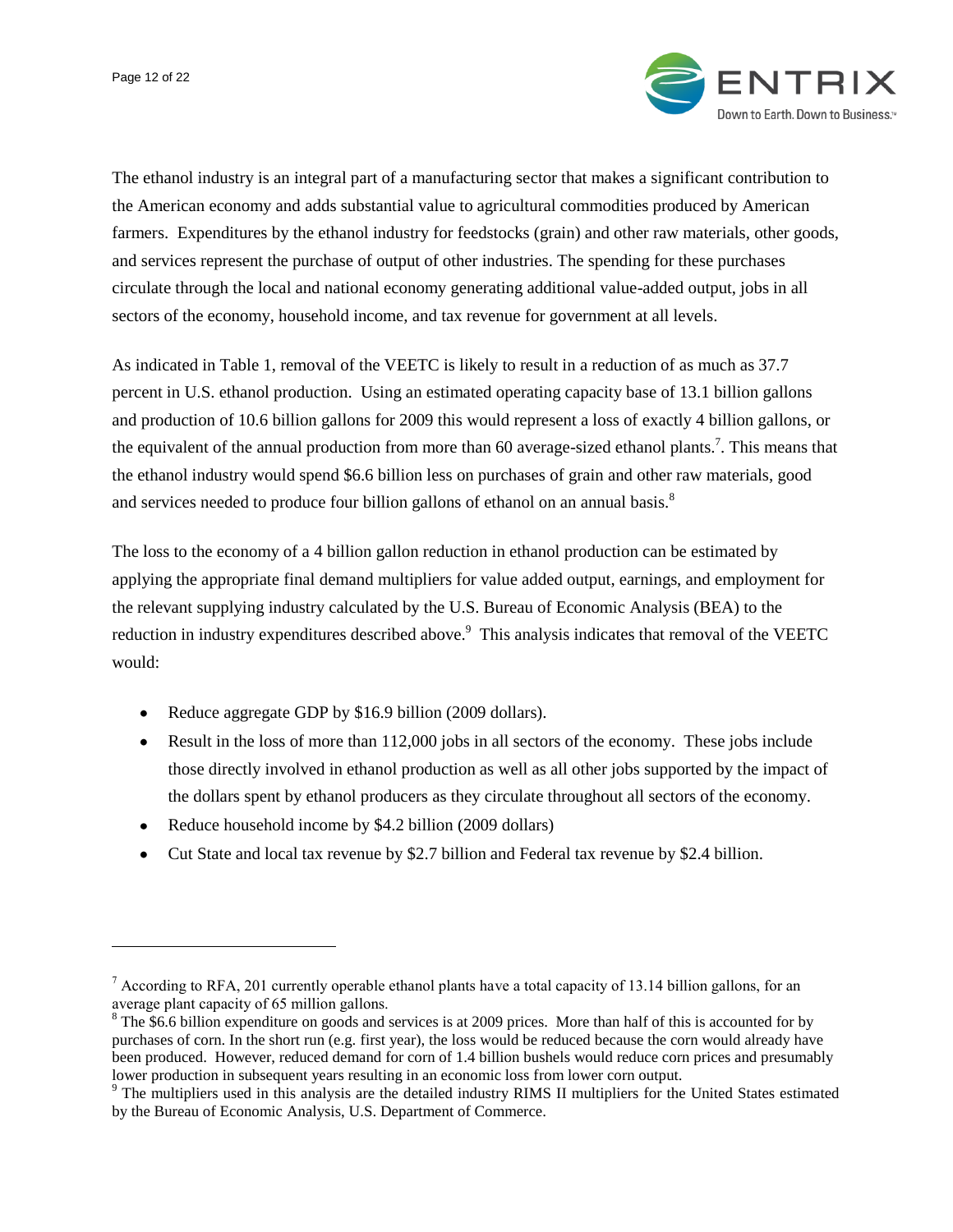

It is important to note that this economic loss will be disproportionately felt by largely rural communities where ethanol plants are located and supply the grain, utilities, labor and other services needed to produce ethanol.

#### *Removal of the VEETC would deteriorate the nation's energy security*

Since the RFS mandates the *use* of renewable fuels (not the *production*), removal of the VEETC would likely result in the replacement of domestic ethanol production with imported ethanol. This means that instead of reducing dependence on imported energy, the U.S. will be increasing dependence for a different fuel from different supplying countries.

The U.S. tax credit is accompanied by an import tariff that essentially prevents taxpayer dollars from being paid to foreign producers. If the VEETC is removed, we expect the import tariff also would be eliminated. This would provide a significant incentive for foreign ethanol producers such as Brazil, India, and China to increase exports to the United States. As pointed out by de Gorter and Just (2008), in the presence of a mandate such as provided by the RFS, exporters like Brazil would prefer the elimination of both the tax credit and import tariff. Consequently, we would expect the decline in U.S. production that would be tied to VEETC removal to largely be replaced by imports.

Elimination of both the VEETC and tariff also will have an unintended adverse impact on CBI countries that currently are exempt from the tariff as long as they produce ethanol from domestic feedstocks or add value to ethanol imported from countries like Brazil. Over the past several decades, many CBI countries have made substantial investment in dehydration plants that process hydrous ethanol produced in Brazil for tariff-free export to the U.S. This activity supports employment and generates important export earnings for these countries. Removal of the tariff would reduce or eliminate the benefit of processing ethanol for re-export.

If foreign ethanol producers were unable to ramp up production and exports to offset lost U.S. ethanol production resulting from VEETC removal, the RFS blending targets would be in jeopardy of not being satisfied and an increasing share of motor fuel demand would be satisfied by imported oil or finished fuels. This scenario seems least likely, but is certainly plausible.

In short, removing the tax credit would encourage the exportation of another U.S. industry and result in the loss of the economic benefits provided by the ethanol industry in terms of direct and indirect jobs, output, income, and tax revenue for the Federal treasury and State and local governments.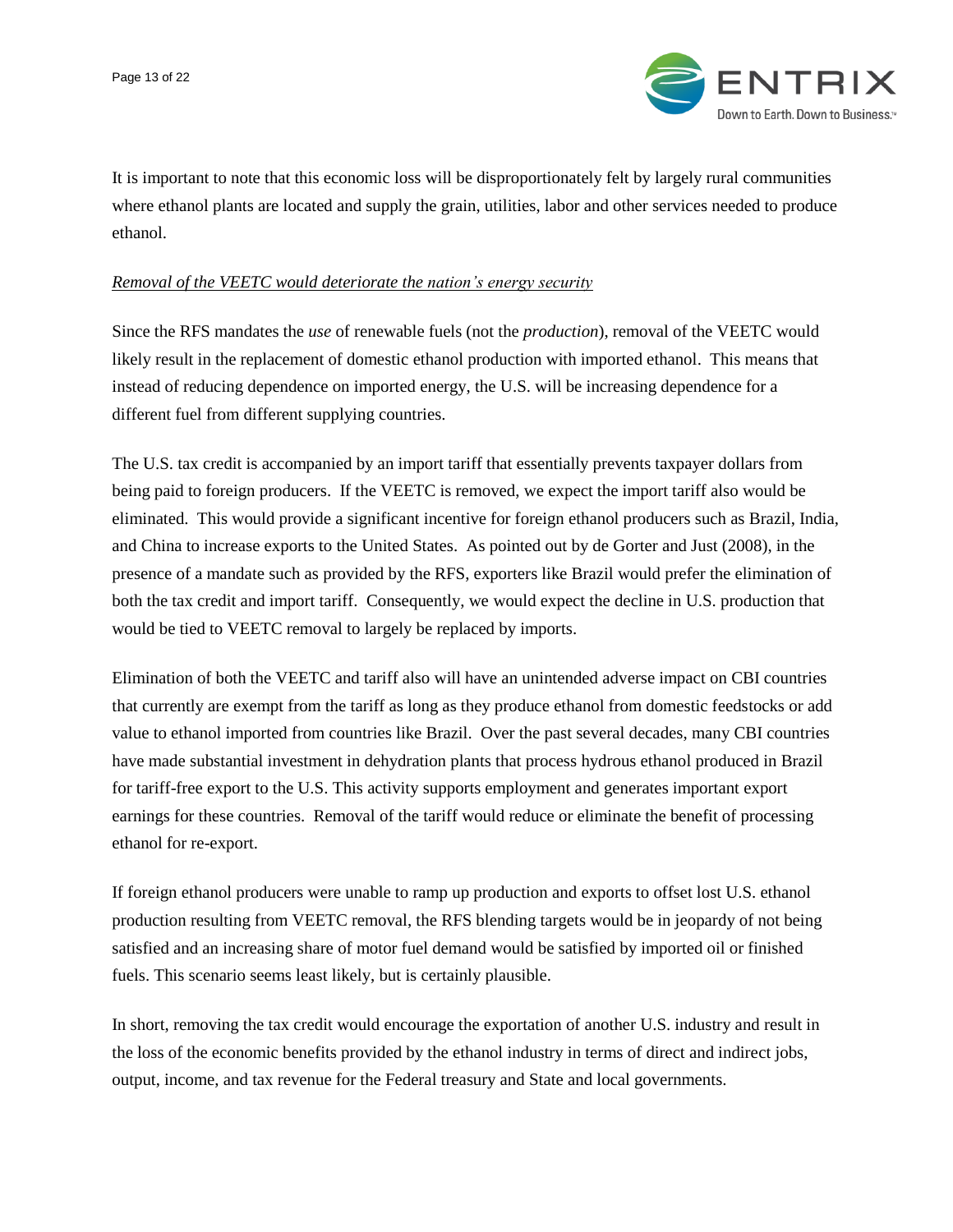

#### *Eliminating the VEETC would have a chilling impact on the development of second generation biofuels*

Failure to reauthorize the VEETC will send an unintended message to the investment community that the United States is not serious about supporting the development and growth of the biofuels industry. Under current law, producers of cellulosic biofuels can qualify for a \$1.01 per gallon federal tax credit. This tax credit is only useful by firms involved in cellulose biofuel production to the extent that they have a tax liability. Considering the early stage of commercialization of cellulosic conversion technology, it is likely that most firms will find the cellulosic tax credit to be of limited usefulness, thereby reducing the effectiveness of the incentive.

Also, removal of the VEETC would likely raise questions among investors about the potential longevity of the cellulosic tax credit, thereby increasing risk for lenders and investors. This increased risk is likely to impede the vital flow of capital for investment and development of this component of the biofuels industry. Development of the cellulosic biofuel industry is vital to achieving the 36 billion gallon target for renewable fuel use by 2022. Failure to develop this industry will increase demand for biofuel or oil imports and further erode U.S. energy security.

#### **Impact of Removing the VEETC on Industry Profitability**

Lower wholesale prices for ethanol resulting from removal of the ethanol tax credit would significantly reduce revenue for ethanol producers (assuming no change in production costs). Producers who could not cover variable costs would be expected to reduce output or cease production. The major factors that determine profitability for ethanol producers are the price they receive for ethanol and the cost of production. According to ethanol profitability worksheets for a representative 100 million gallon capacity dry mill ethanol plant prepared by Iowa State economists (Hofstrand), feedstocks (corn) account for nearly 70 percent of variable production costs. As shown in Figure 2, ethanol profitability has been widely variable in recent years. A combination of high ethanol prices and low corn prices in 2006 led to exceptional profitability in the ethanol industry. This was a major factor behind the 40 percent increase in the number of operating ethanol plants and 58 percent increase in ethanol production between 2005 and 2008.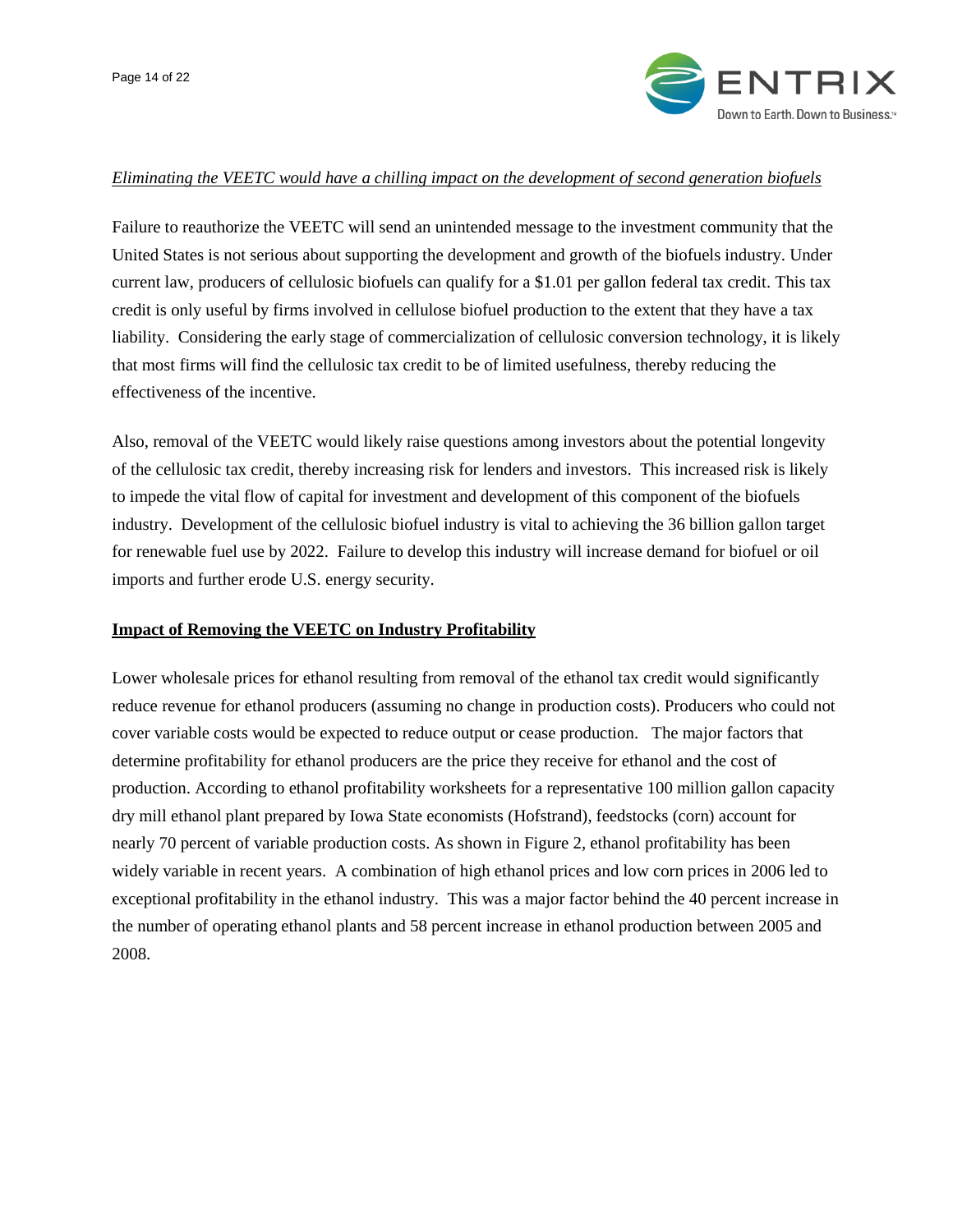



*Sources. Ethanol Profitability Spreadsheet. Agricultural Marketing Resource Center Iowa State University Extension.*

Sharply increasing corn prices in 2007 and 2008, caused in large part by a global commodity price bubble led by crude oil, caused returns over variable costs to evaporate (and returns over total costs to turn negative) by late 2008. This decline in ethanol profitability was a major reason for the bankruptcy of a major producer, VeraSun Energy, and several smaller firms. According to the Renewable Fuels Association, 23 ethanol plants representing nearly 1.8 billion gallons of capacity closed during 2008. Improved margins in the latter half of 2009 attracted new industry participants (notably the oil refiner and marketer Valero Energy) who acquired and reopened several closed facilities. At the end of 2009, an estimated 1.2 billion gallons of ethanol capacity remain idle.

Removing the ethanol tax credit would reduce wholesale ethanol prices, producer revenue, and seriously damage profitability. The potential impact of removing the ethanol tax credit on producer net returns can be illustrated applying the estimated price effects described above to the costs and returns for 2009 calculated by Iowa State. This is illustrated in Table 2.

Panel A of Table 2 displays the key components of the net returns over variable costs a representative 100 MGY Iowa dry mill ethanol by month for 2009. Total revenue is the sum of the price the producer receives for ethanol plus the revenue from marketing the co-product, distillers dried grains (DDG). As indicated earlier, the major cost for the ethanol producer is for feedstocks (corn). Returns over variable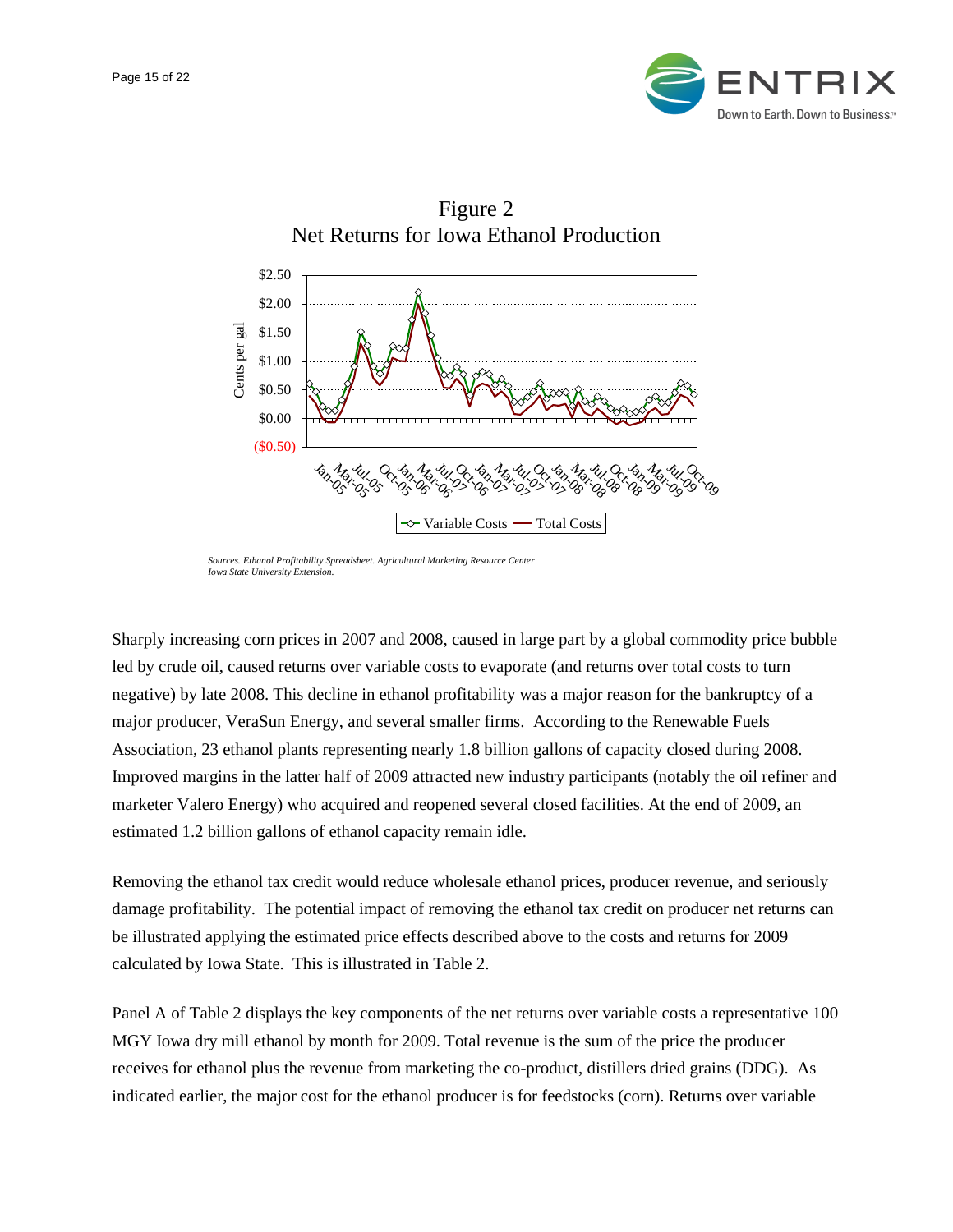

costs were positive for each month of the year and are estimated to average 30 cents per gallon returns for 2009. By way of comparison, returns for the previous four years averaged 72 cents per gallon.

As calculated earlier, removal of the 45 cents per gallon tax credit is expected to reduce wholesale ethanol prices (and the revenue from marketing ethanol) by 22.5 percent. As discussed earlier, elimination of the tax credit also will reduce ethanol production and the demand for corn. Since ethanol accounts for about 30 percent of total corn utilization, a decline in ethanol production can be expected to result in a reduction in corn prices which would offset some of the decline in revenue. Using the 2007 FAPRI and 2008 Elobeid and Tokgoz analyses as a guide, we estimate that a 37.7 percent decline in ethanol production would result in an 8 percent decline in corn prices. Reduced production of DDG from lower corn use for ethanol would raise DDG prices an estimated 3.6 percent.

# **Table 2**

#### **Iowa Ethanol Returns over Variable Costs**

|          | <b>Price</b> | Rev/gal        |             |              |           |          |              | <b>Net Return</b> |
|----------|--------------|----------------|-------------|--------------|-----------|----------|--------------|-------------------|
|          | Corn         | <b>Ethanol</b> |             |              | Cost/gal  | Cost/gal | Cost/gal     | Over              |
|          | per          | With           | Rev/gal     | Rev/gal      | Feedstock | Other    | <b>Total</b> | <b>Variable</b>   |
|          | bushel       | <b>VEETC</b>   | <b>DDGS</b> | <b>Total</b> | Corn      | Var.     | Var.         | <b>Costs</b>      |
| Jan-09   | \$3.67       | \$1.52         | \$0.40      | \$1.92       | \$1.31    | \$0.50   | \$1.81       | \$0.11            |
| Feb-09   | \$3.45       | \$1.49         | \$0.40      | \$1.89       | \$1.23    | \$0.48   | \$1.72       | \$0.17            |
| Mar-09   | \$3.62       | \$1.46         | \$0.39      | \$1.85       | \$1.29    | \$0.47   | \$1.76       | \$0.09            |
| Apr-09   | \$3.76       | \$1.50         | \$0.39      | \$1.88       | \$1.34    | \$0.42   | \$1.76       | \$0.12            |
| May-09   | \$3.98       | \$1.56         | \$0.41      | \$1.97       | \$1.42    | \$0.40   | \$1.82       | \$0.15            |
| $Jun-09$ | \$3.91       | \$1.67         | \$0.44      | \$2.11       | \$1.40    | \$0.39   | \$1.79       | \$0.33            |
| $Jul-09$ | \$3.08       | \$1.59         | \$0.29      | \$1.88       | \$1.10    | \$0.39   | \$1.49       | \$0.39            |
| Aug-09   | \$3.14       | \$1.53         | \$0.25      | \$1.79       | \$1.12    | \$0.39   | \$1.52       | \$0.27            |
| Sep-09   | \$3.15       | \$1.54         | \$0.26      | \$1.80       | \$1.12    | \$0.39   | \$1.52       | \$0.28            |
| $Oct-09$ | \$3.61       | \$1.80         | \$0.34      | \$2.14       | \$1.29    | \$0.40   | \$1.69       | \$0.45            |
| $Nov-09$ | \$3.65       | \$1.98         | \$0.38      | \$2.36       | \$1.30    | \$0.44   | \$1.74       | \$0.62            |
| $Dec-09$ | \$3.65       | \$1.96         | \$0.36      | \$2.32       | \$1.31    | \$0.44   | \$1.75       | \$0.57            |
| Average  | \$3.56       | \$1.63         | \$0.36      | \$1.99       | \$1.27    | \$0.43   | \$1.70       | \$0.30            |

#### **A. Current Returns over Variable Costs**

Source: Ag Decision Maker, D1-10 Ethanol Profitability. AgMRC Renewable Energy Newsletter, February 2010. Iowa State University.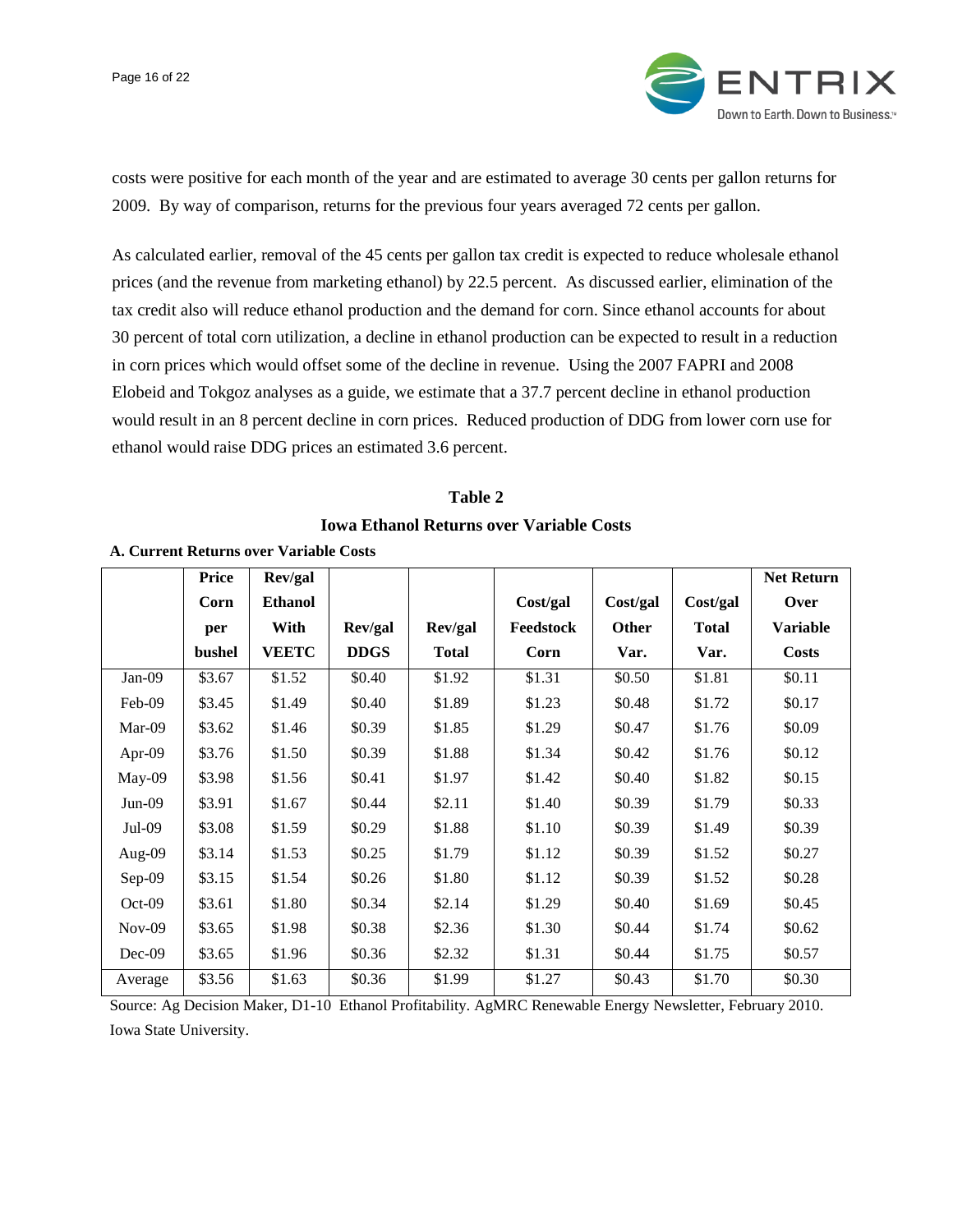

|          | <b>Price</b> | Rev/gal        |             |              |           |              |              | <b>Net Return</b> |
|----------|--------------|----------------|-------------|--------------|-----------|--------------|--------------|-------------------|
|          | Corn         | <b>Ethanol</b> |             |              | Cost/gal  | Cost/gal     | Cost/gal     | Over              |
|          | per          | <b>Without</b> | Rev/gal     | Rev/gal      | Feedstock | <b>Other</b> | <b>Total</b> | <b>Variable</b>   |
|          | bushel       | <b>VEETC</b>   | <b>DDGS</b> | <b>Total</b> | Corn      | Var.         | Var.         | <b>Costs</b>      |
| Jan-09   | \$3.37       | \$1.18         | \$0.42      | \$1.59       | \$1.21    | \$0.50       | \$1.70       | $(\$0.11)$        |
| Feb-09   | \$3.18       | \$1.15         | \$0.41      | \$1.57       | \$1.14    | \$0.48       | \$1.62       | $(\$0.05)$        |
| Mar-09   | \$3.33       | \$1.13         | \$0.40      | \$1.54       | \$1.19    | \$0.47       | \$1.66       | $(\$0.12)$        |
| Apr-09   | \$3.46       | \$1.16         | \$0.40      | \$1.56       | \$1.23    | \$0.42       | \$1.65       | $(\$0.09)$        |
| May-09   | \$3.66       | \$1.21         | \$0.43      | \$1.64       | \$1.31    | \$0.40       | \$1.71       | $(\$0.07)$        |
| $Jun-09$ | \$3.60       | \$1.30         | \$0.46      | \$1.75       | \$1.29    | \$0.39       | \$1.68       | \$0.08            |
| $Jul-09$ | \$2.83       | \$1.23         | \$0.30      | \$1.53       | \$1.01    | \$0.39       | \$1.40       | \$0.13            |
| Aug-09   | \$2.89       | \$1.19         | \$0.26      | \$1.45       | \$1.03    | \$0.39       | \$1.43       | \$0.02            |
| Sep-09   | \$2.89       | \$1.19         | \$0.27      | \$1.46       | \$1.03    | \$0.39       | \$1.43       | \$0.04            |
| $Oct-09$ | \$3.32       | \$1.39         | \$0.35      | \$1.74       | \$1.19    | \$0.40       | \$1.59       | \$0.16            |
| $Nov-09$ | \$3.36       | \$1.54         | \$0.39      | \$1.93       | \$1.20    | \$0.44       | \$1.64       | \$0.29            |
| $Dec-09$ | \$3.36       | \$1.52         | \$0.37      | \$1.89       | \$1.20    | \$0.44       | \$1.64       | \$0.25            |
| Average  | \$3.27       | \$1.26         | \$0.37      | \$1.64       | \$1.17    | \$0.43       | \$1.59       | \$0.04            |
| % Change | $-8.0\%$     | $-23.0\%$      | 3.6%        | $-17.8%$     | $-8.0\%$  |              | $-6.0\%$     | $-85.3%$          |

#### **B. Returns over Variable Costs Without Tax Credit**

These impacts are estimated on monthly returns in Panel B of Table 1. Removal of the tax credit would reduce wholesale ethanol prices (revenue from ethanol) by 22.5 percent, however modestly higher DDG prices would result in an aggregate 17.8 percent drop in revenue. Corn prices are expected to fall 8 percent; however since other variable costs are unaffected by removal of the tax credit, total variable costs are 6 percent lower than would be the case with the tax credit in place. As a consequence of these impacts, net returns over variable costs would have been negative for five months of the year and producers would have experienced an 85 percent reduction in net returns for the entire year.

A decline in profitability of this magnitude can be expected to force marginal producers to either cut operations or cease production. Given the experience of 2008 and early 2009 regarding bankruptcies and idled capacity in the ethanol industry the 37.7 percent reduction in ethanol output presented in Table 1 does not appear unreasonable.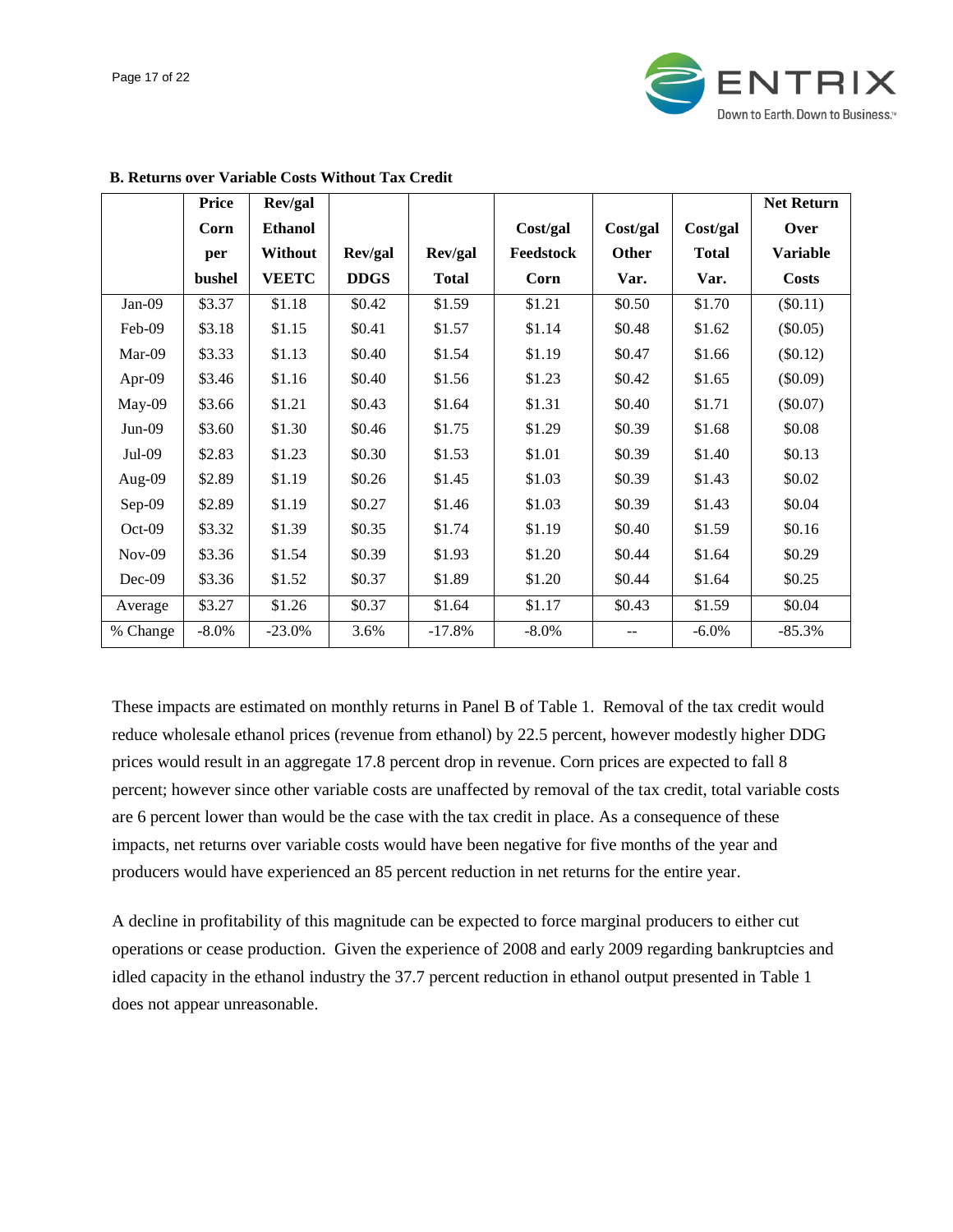

# **Conclusion**

The ethanol tax credit has played a vital role in the expansion of the U.S. ethanol industry. Removal of the tax credit would ultimately reduce the market price of ethanol and seriously affect the profitability of producing ethanol in the United States. In the absence of the tax credit, many ethanol producers would be forced to cease production and other producers may cut output. Ethanol industry bankruptcies likely would again increase and jobs and other economic benefits to largely rural communities would be lost. Domestic production would be replaced by ethanol imports to the extent possible, thereby further increasing U.S. energy dependency on foreign supplies and jeopardizing U.S. energy security.

Ironically, the ultimate beneficiary of removing the ethanol tax credit would not be American consumers, but rather foreign ethanol producers in nations like Brazil and China.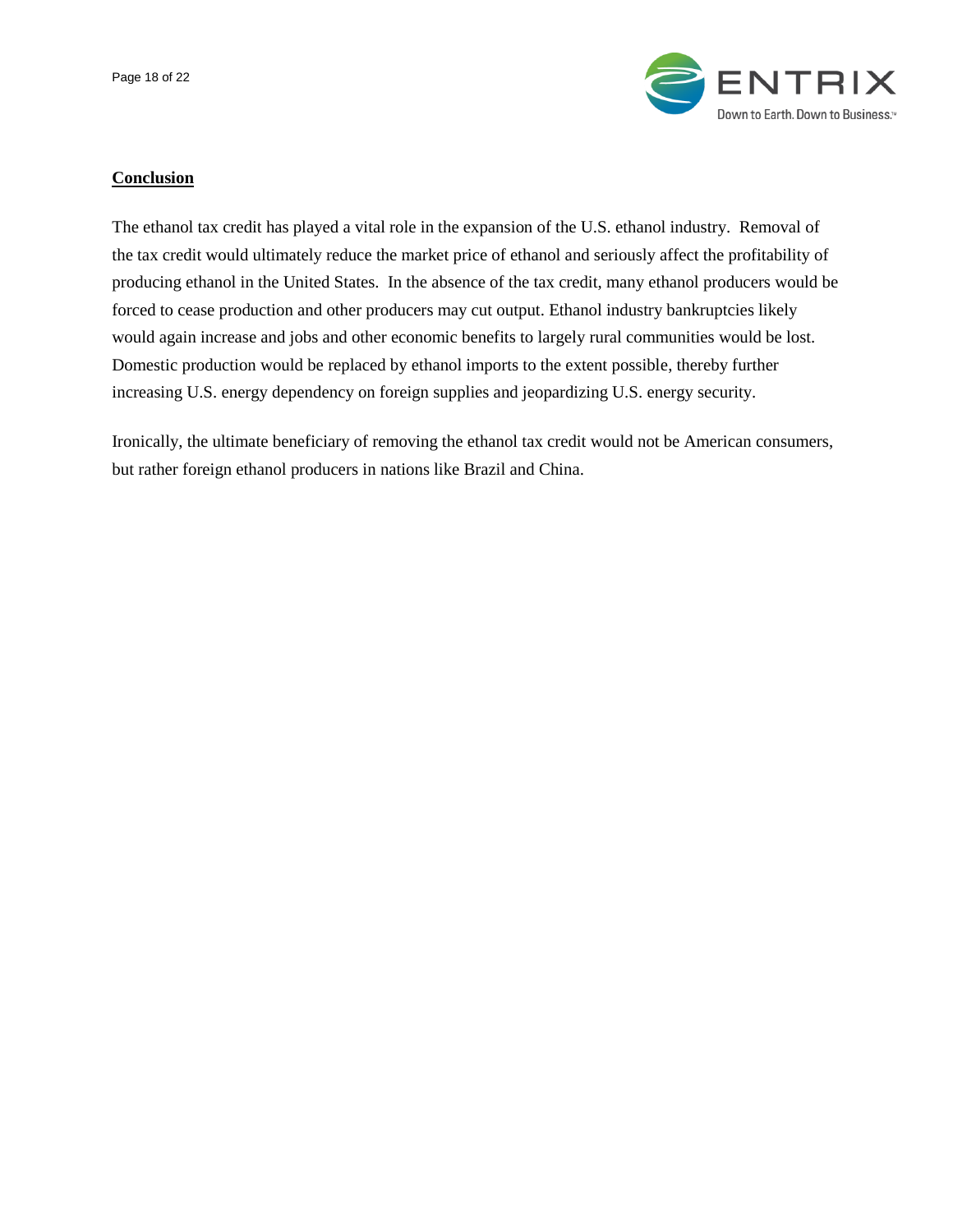

## **References**

- de Gorter, H., and D.R. Just. 2008. "The Economics of the U.S. Ethanol Import Tariff with a Blend Mandate and Tax Credit." *Journal of Agricultural & Food Industrial Organization.* Vol 6, Article 6.
- \_\_\_\_\_\_. 2008. ""Water" in the U.S. Ethanol Tax Credit and Mandate: Implications for Rectangular Deadweight Costs and the Corn-Oil Price Relationship". *Review of Agricultural Economics* 30(3):397-410.
- \_\_\_\_\_\_. 2009. "The Economics of A Blend Mandate for Biofuels". *American Journal of Agricultural Economics*. 91(3). 739-750.
- Energy Information Administration. "Annual Energy Outlook 2010 Early Release" Report #:DOE/EIA-038(2009)
- Elobeid, A. and S. Tokgoz. 2008. "Removing Distortions in the U.S. Ethanol Market: What Does It Imply for the United States and Brazil?" *American Journal of Agricultural Economics*. 90(4). 918-932.
- Hahn, R. and Caroline Cecot. 2009. "The benefits and costs of ethanol: an evaluation of the government"s analysis". *Journal of Regulatory Economics*. 35:275-295.
- Hofstrand, D. January 2010 "AgMRC Renewable Energy Newsletter". Agricultural Marketing Resource Center Iowa State University Extension. Available at [http://www.agmrc.org/renewable\\_energy/](http://www.agmrc.org/renewable_energy/) (Accessed on December 23, 2009).
	- \_\_\_\_\_\_. Ethanol Profitability Spreadsheet. Available at [http://extension.iastate.edu/agdm/energy/xls/d1](http://extension.iastate.edu/agdm/energy/xls/d1-d10ethanolprofitability.xls) [d10ethanolprofitability.xls](http://extension.iastate.edu/agdm/energy/xls/d1-d10ethanolprofitability.xls) (Accessed on December 23, 2009).
- Holland, Stephen P, Jonathan E. Hughes, and Christopher R. Knittel" 2009. "Greenhouse Gas Reductions under Low Carbon Fuel Standards?, *American Economic Journal: Economic Policy*, American Economic Association, vol 1(1) 106-146, February.
- Hughes, J., C.R. Knittel and D. Sperling. 2008. Evidence of a Shift in the Short-Run Price Elasticity of Gasoline Demand." The Energy Journal. 29(1):93-114
- Kim, C.S., Glenn Schaible, and Stan Daberkow. 2010. "The Relative Impacts of U.S. Bio-Fuel Policies on Fuel-Energy Markets: A Comparative Static Analysis". *Journal of Agricultural and Applied Economics*, 42(1) February 2010:121-132.
- Kruse, J. P. Westhoff, S. Meyer and W. Thompson. 2007. "Economic Impacts of Not Extending Biofuel Subsidies". *AgBioForum* 10(2): 94-103.
- Nebraska Energy Office. "Ethanol and Unleaded Gasoline Average Rack Prices" Available at <http://neo.ne.gov/statshtml/66.html> (Accessed December 17, 2009).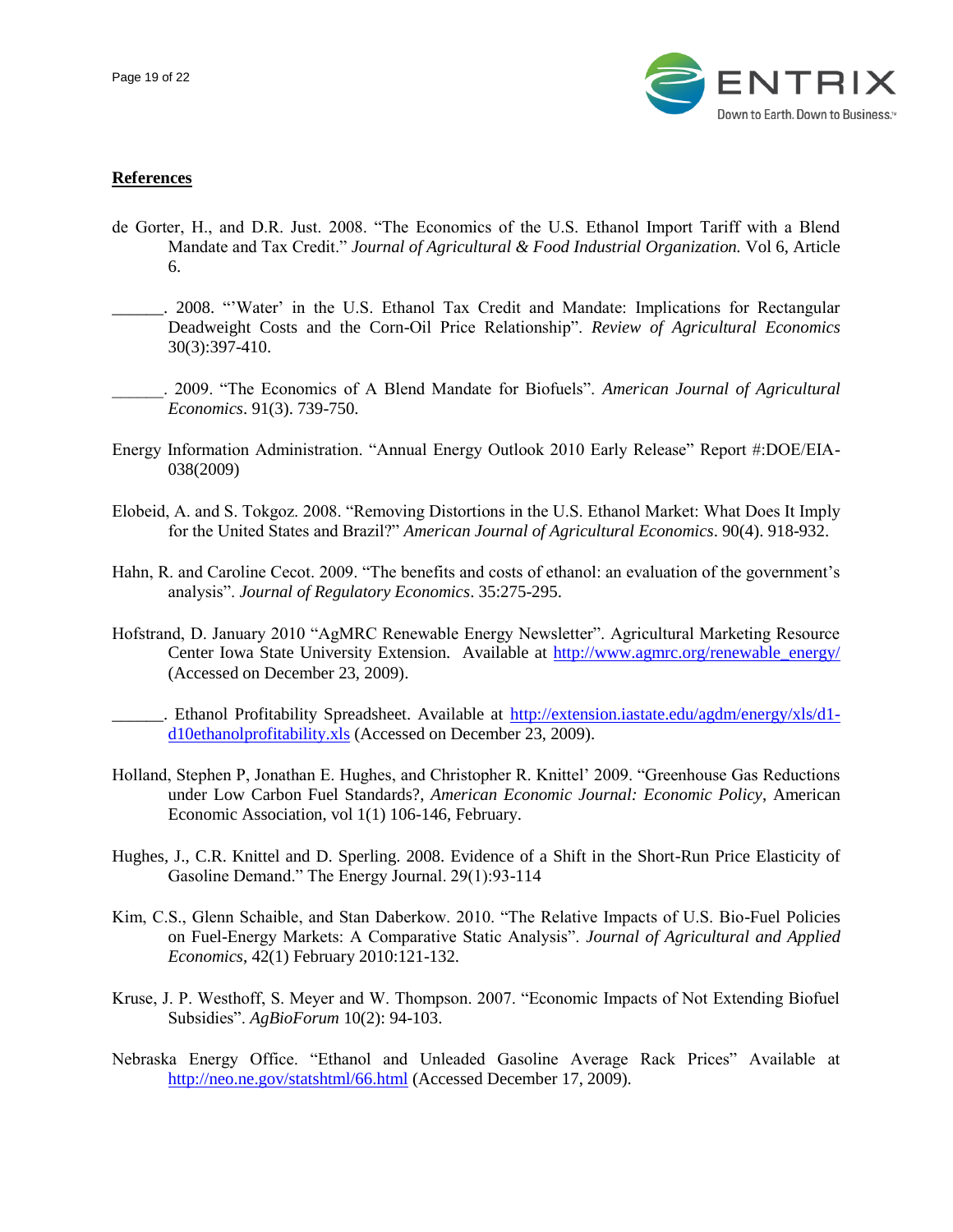

- Romero, A.A. November 2007. "Revisiting the Price Elasticity of Gasoline Demand". College of William and Mary Department of Economics Working Paper Number 63.
- Rask, K.N. 1988. "Clean Air and Renewable Fuels: The Market for Fuel Ethanol in the U.S. from 1984 to 1993." *Energy Economics* 20:325-345
- Taheripour, F. and W.E. Tyner. 2007. "Ethanol Subsidies, Who Gets the Benefits?" Paper presented at Biofuels, Food, & Feed Tradeoffs Conference Organized by the Farm Foundation and USDA, St. Louis, April 12-13.
- Tyner, Wallace E. and Farzad Taheripour. 2008. "Policy Options for Integrated Energy and Agricultural Markets." Paper presented at the Farm Foundation Transition to a Bio-Economy: Integration of Agricultural Energy Systems conference. February 12-13.
- U.S. General Accountability Office (GAO). 2009. "Biofuels: Potential Effects and Challenges of Required Increases in Production and Use". GAO-09-446.
- USDA. "National Weekly Ethanol Summary". Various. USDA Livestock & Grain Market News
- U.S. Environmental Protection Agency (EPA). 2008. "Renewable Fuel Standard Program." Available at <http://www.epa.gov/oms/renewablefuels/> (accessed December 21, 2009).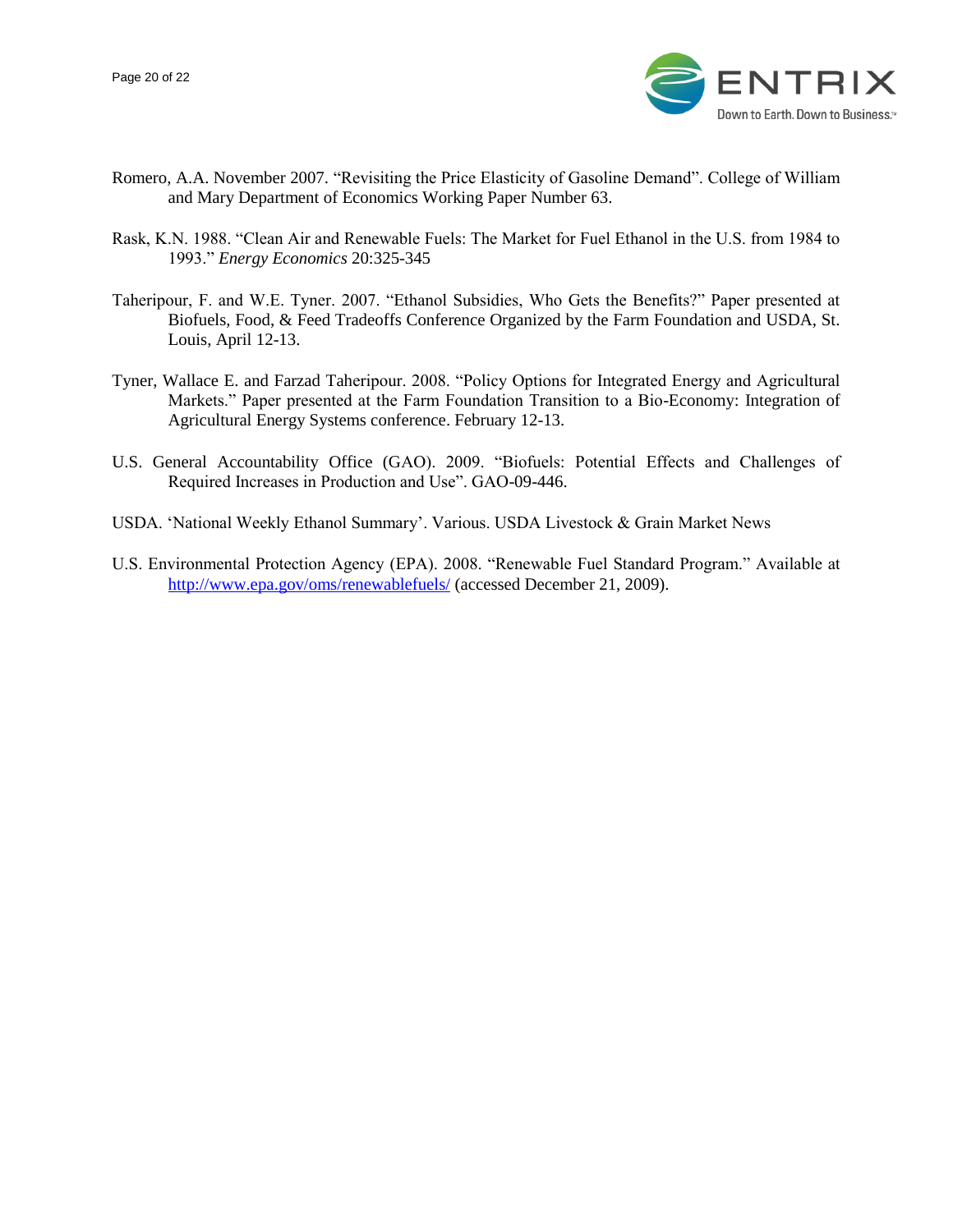

# **Appendix I**

The relationship between wholesale ethanol prices, ethanol production capacity and oil prices used in Table 1 was estimated using an ordinary least squares regression equation on annual data over the period 1990 to 2009. The specification, summary statistics, and data for the equation are shown below.

 Sample Period: 1990-2009 Number of Observations: 20 Ordinary Least Squares Autoregressive Corrections: Hildreth-Lu Technique

ETOHPRNE=C1\*ETOHJAN1CAP+C2\*OILRAC+C3

Where:

| <b>ETOHPRNE</b> | Ethanol price, FOB Omaha (cents per gallon)     |
|-----------------|-------------------------------------------------|
| ETOHJAN1CAP     | Beginning Ethanol Capacity (million gallons)    |
| <b>OILRAC</b>   | Refiners acquisition cost of oil $(\$$ per bbl) |

| Parameter      | T-Statistic | <b>Std Error</b> | Mean             | Elasticity |
|----------------|-------------|------------------|------------------|------------|
| $C1$ -0.00007  | -2.42263    |                  | 0.00003 2876.785 | $-0.1298$  |
| $C2$ ) 0.02632 | 8.71288     |                  | 0.00302 32.457   | 0.5731     |
| C3) 0.82764    | 14.87280    | 0.05565          | 1.000            | 0.5552     |

| 0.029261                 | Dependent Mean=   | 1.491                           |
|--------------------------|-------------------|---------------------------------|
| Standard Error= 0.171059 | Percent Error=    | 11.47%                          |
| Explained $SS = 33.9776$ | UnCntrd R-Square= | 0.9941                          |
| 0.8855                   | R-Bar-Square=     | 0.8641                          |
| 9.1176                   |                   |                                 |
|                          |                   | F-Statistic: $F(3,16)= 41.2618$ |